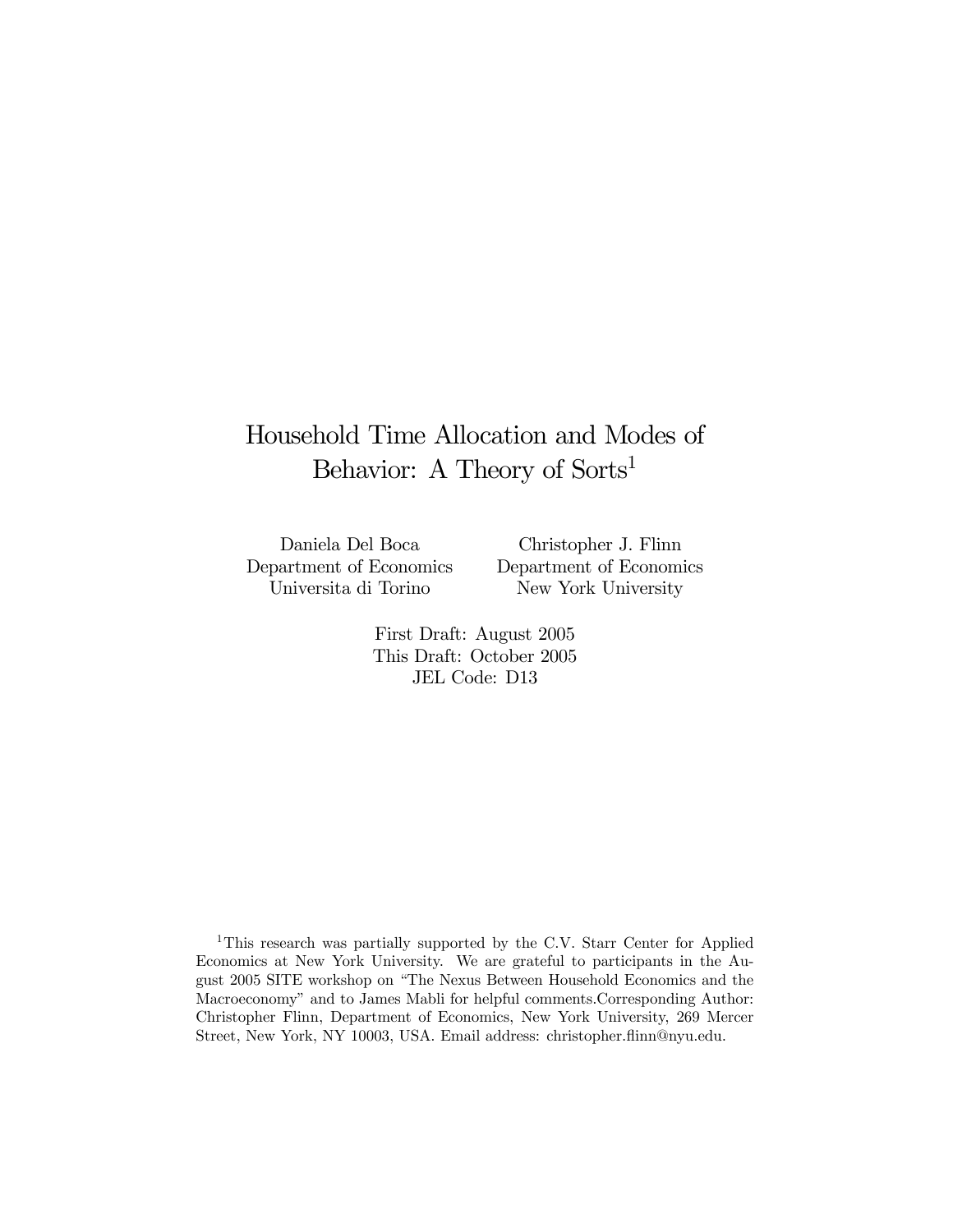# 1 Introduction

Most analyses of household behavior conducted at the microeconomic level posit cooperative behavior by spouses (for an exception, see Chen and Woolley (2003)). In fact, Chiappori and his coauthors (e.g., Chiappori (1992), Chiappori and Browning (1998)) have argued that all such models should posit that household allocations are associated with welfare values on the Pareto frontier as an identifying assumption. Unfortunately, further sticky identification issues arise since the dependent variable, household allocations, is not uniquely determined. An additional function, the sharing rule, is added to the analysis by these authors in order to close the model.

McElroy (1990) and others have argued for the use of Nash bargaining instead of the sharing rule concept. The Nash bargaining formulation of the model requires the specification of an explicit value for each spouse's outside option, and still generates nonunique household allocations if we allow for the possibility of asymmetries in bargaining power. It shares this problem with the sharing rule approach.

From an econometric perspective, noncooperative equilibria are attractive since it is often straightforward to demonstrate existence and uniqueness given common specifications of spousal objectives, household production technologies, and constraint sets. Macroeconomists investigating intergenerational patterns of behavior in a household context (e.g., Aiyagari et al.  $(2000)$  often invoke noncooperative behavior in solving their models.<sup>1</sup> Del Boca and Flinn (1995) assume noncooperative behavior between divorced parents, while Flinn (2000) allows them to choose whether to cooperative with the assistance of institutional agents. Del Boca and Flinn (2004) investigate the labor supply behavior of married couples in a model that makes the decision to cooperate endogenous, based on a comparison of the costs of coordinating and policing the cooperative equilibrium versus the efficiency gain from moving to the Pareto frontier.

In this paper we explore the issue of household behavior, and for simplicity focus on only two alternatives, Nash equilibrium (NE) and symmetric Nash bargaining (NB). We first show that after allowing for general forms of population heterogeneity in preferences, household productive ability, mar-

<sup>&</sup>lt;sup>1</sup>Greenwood et al (2003) utilize much of the Aiyarari et al (2000) framework but allow for Nash bargaining within the household. They make the important point that the impact of policy interventions on welfare will often crucially depend on household decision-making mechanisms. The point of the present paper is that it is empirically difficult to determine the mechanism that households are using given the nature of the data to which we typically have access.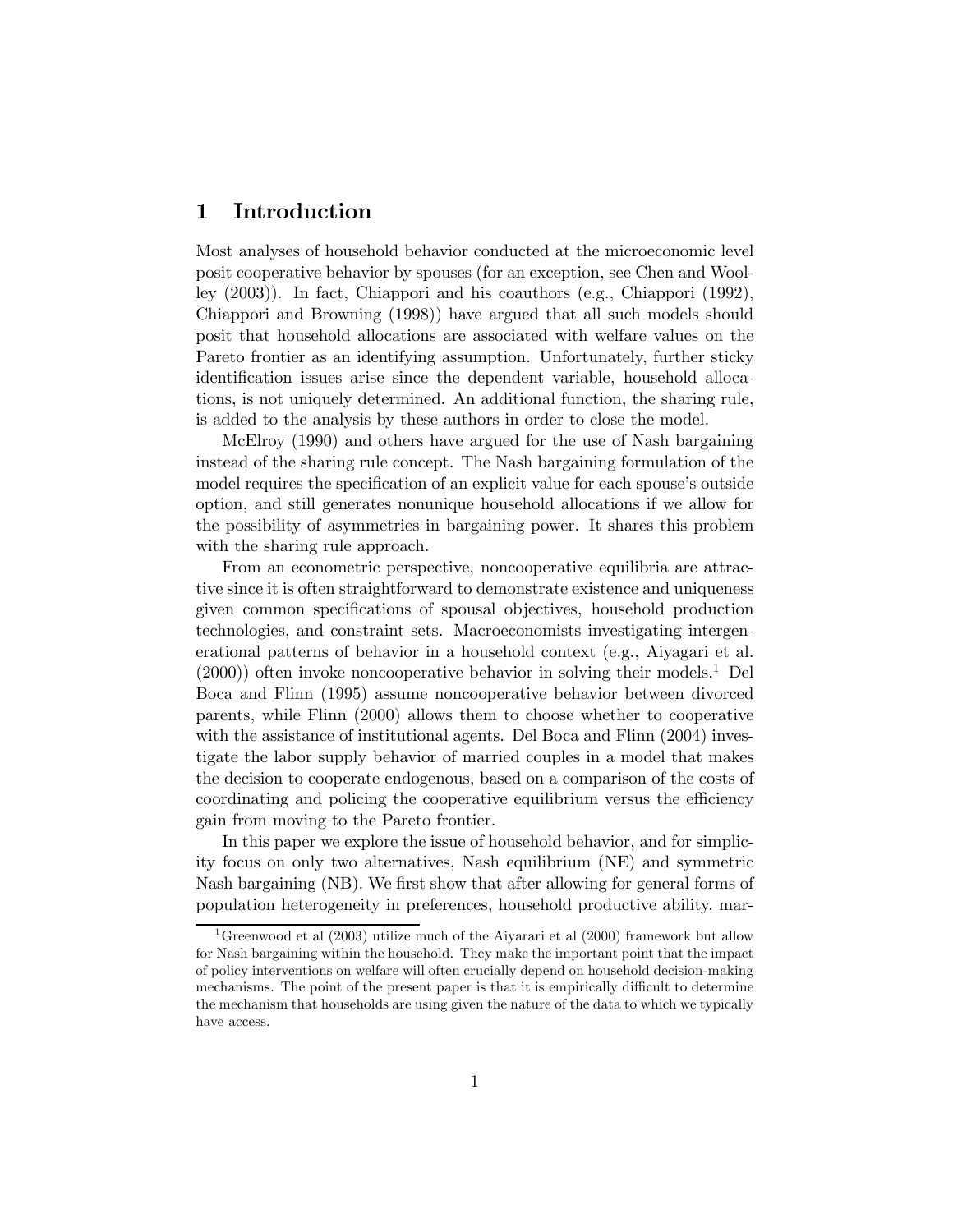ket productivity, and time endowments, it is not possible to distinguish between NE and NB on the basis of household time allocation decisions. To do so requires imposing homogeneity restrictions that may not be justifiable and are rarely tested.

Nevertheless, we show that the patterns of marital sorting observed in the data do contain information on the way in which household members interact. Assuming that spouses interact in some manner  $R$ , we use the observed time allocations, wages, and nonlabor incomes to "back out" the parameters characterizing all husbands and wives in the sample. We then apply the Gale and Shapley (1962) - henceforth GS - bilateral matching algorithm to determine the predicted equilibrium matches under R. We compare the correspondence between the predicted matches and the observed ones for  $R = NE$  and  $R = NB$ , and offer some (weak) evidence in favor of the hypothesis that husbands and wives interact in a noncooperative manner.

Household formation has been recognized to be important in explaining household allocation. Following the view of Becker (1991) that marriage is a partnership for joint production and consumption, several authors have analyzed aspects of the marriage market to explore marital behavior and the gains to marriage (e.g., Choo and Siow (2003), Dagsvik et al. (2001), Pollack (1990)). Other research has explored the effects of the marriage market household behavior. While Aiyagari, Greenwood and Guner (2000) have focused on the link between the marriage market and parental investments on children and intergenerational mobility, Fernandez et al. (2004) have studied the implication of marital sorting on household income inequality.

Micro analyses such as Browning et al. (2003), Seitz (1999), and Igiyun and Walsh (2004) have explored aspects of household formation that precede marriage to merge household models with marital sorting in order to explore the implications of spousal matching on household allocations. While the objective of these papers is mainly to identify sharing rules and consider efficiency implications for household allocations, we use marital sorting to investigate what type of interaction is most consistent with observed outcomes.

The plan of the paper is as follows. Section 2 contains the description of the model and the bilateral matching algorithm. In Section 3 we explore econometric issues, which are quite straightforward for the most part. Empirical results are presented in Section 4, and Section 5 contains a brief conclusion.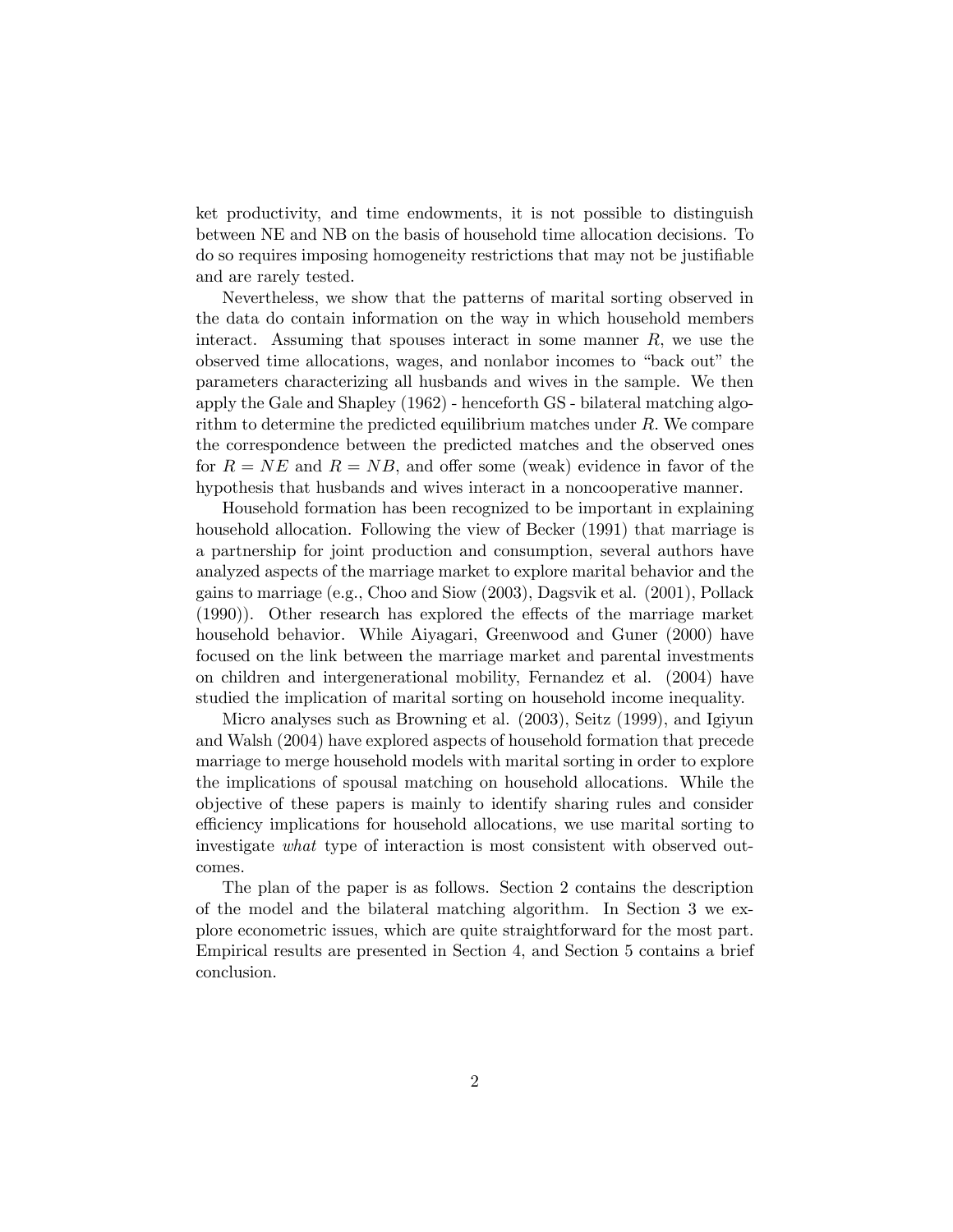# 2 Model

A focus of our attention will be household formation. Without loss of empirical generality (as we shall see below), we will assume the following simple determination of household utility in a static context. We assume a Stone-Geary utility function for spouse i of the form

$$
u_i(l_i, K) = \alpha_i \ln(l_i - \lambda_i) + (1 - \alpha_i) \ln(K - \underline{K}_i), \ i = 1, 2,
$$

where  $l_i$  is the leisure of spouse i,  $\lambda_i$  is their leisure "subsistence level," K is a public good that is produced within the household,  $K_i$  is the subsistence level of the public good for spouse i, and  $\alpha_i$  is the preference weight attached to "discretionary" leisure. The household good  $K$  is produced according to a Cobb-Douglas technology

$$
K = \tau_1^{\delta_1} \tau_2^{\delta_2} M,
$$

where  $\tau_i$  is the time input of spouse i in household production,  $\delta_i$  is the elasticity of K with respect to time input  $\tau_i$ , and M is total income of the household, or

$$
M = w_1 h_1 + w_2 h_2 + y_1 + y_2,
$$

where  $w_i$  is the wage rate of spouse i,  $h_i$  is their hours of work, and  $y_i$  is the nonlabor income of spouse  $i$ . We assume that each of the production elasticities  $\delta_1$  and  $\delta_2$  is strictly positive, so that there are increasing returns to household production. We have chosen not to impose constant returns to scale in this function for purposes of conducting the matching analysis conducted below. The "physical" time endowment of each spouse is  $T$ , and

$$
T = l_i + h_i + \tau_i, \ i = 1, 2.
$$

It will be convenient to think of there being a "notional" time endowment specific to each individual in the population. This notational time endowment is equal to  $\tilde{T}_i \equiv T - \lambda_i$ , where  $\lambda_i$  can be positive, negative, or zero.

Each individual has their own value of market productivity, with the value of their time in the market given by  $w_i$ . Moreover, each individual has a nonlabor income level of  $y_i$ . Both of these quantities are determined outside of the model.

Within our framework, all households in the population share the same preference and household production structure. The population is, however, characterized by heterogeneity in all of the parameters that appear in the functions defined above. The population consists of two types of agents,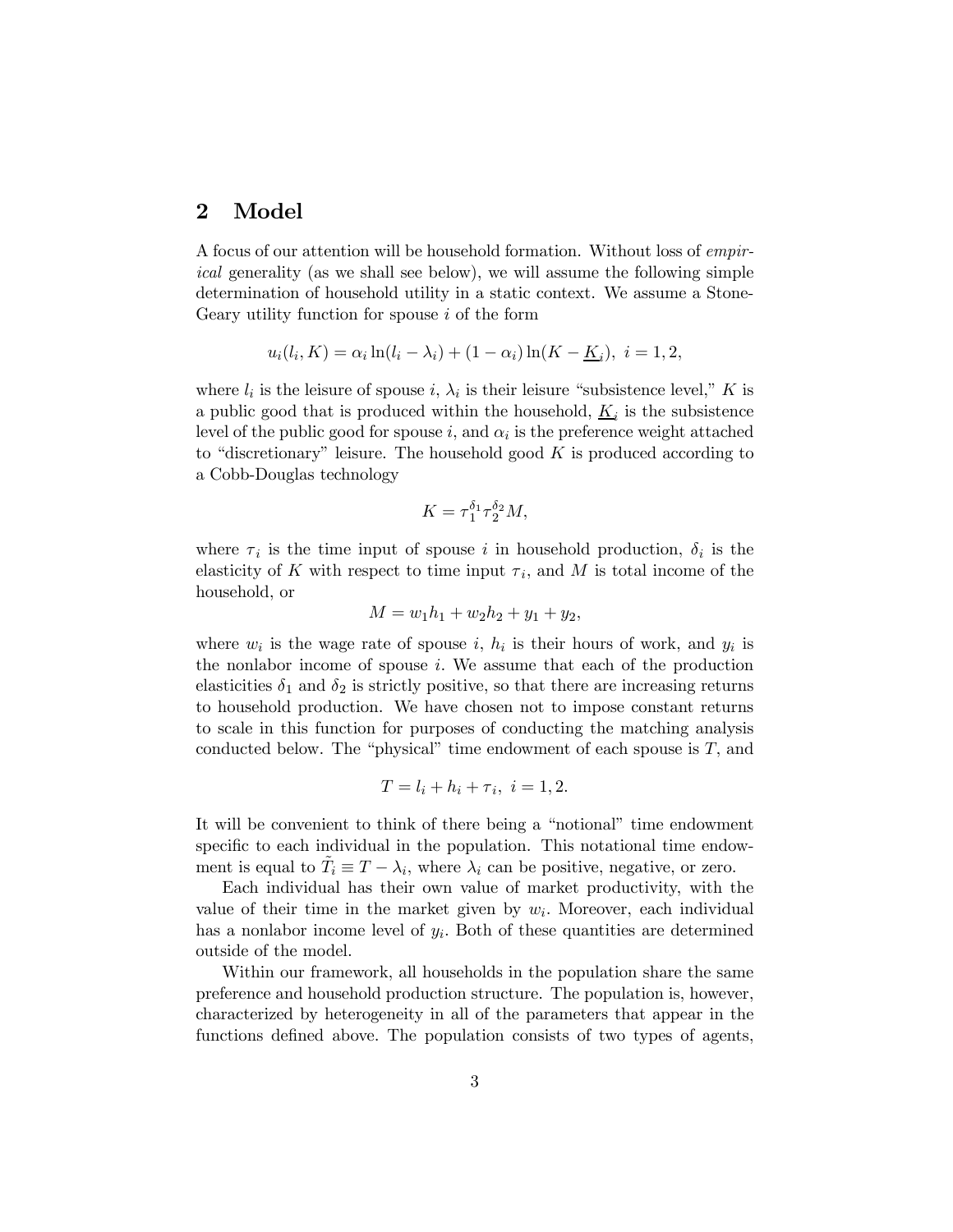males (husbands) and females (wives). Each subpopulation is characterized by a distribution of characteristics particular to that type. The cumulative distribution function of characteristics of individuals of gender  $i$  is

$$
G_i(\alpha_i, \delta_i, \tilde{T}_i, \underline{K}_i, w_i, y_i).
$$

Then a household is defined by the vector of state variables

$$
S=(\alpha_1,\delta_1,\tilde{T}_1,\underline{K}_1,w_1,y_1)\cup(\alpha_2,\delta_2,\tilde{T}_2,\underline{K}_2,w_2,y_2).
$$

Given a value of S, the household determines equilibrium time allocations and the resultant welfare distribution in the household according to some rule  $R$ . Thus  $R$  is a mapping from  $S$  into a vector of observable household choices, in our case given by the vector

$$
C=(h_1,h_2,\tau_1,\tau_2).
$$

Thus

$$
C = R(S). \tag{1}
$$

We will discuss specific properties of the mapping  $R$  below, but for now we assume that R assigns an unique value E to any vector  $S \in \Omega_S$ , where we will think of  $\Omega_S$  as the parameter space of household characteristics.

#### 2.1 Noncooperative Behavior

We begin our investigation of the time allocation decision of the household with the case of Nash equilibrium. Later we will turn our attention to cooperative models of household behavior.

To simplify the notational burden we assume

$$
\underline{K}_1 = \underline{K}_2 = 0
$$

for all members of the male and female populations.<sup>2</sup> For reasons to be made precise below, we will say that this assumption is without loss of (empirical) generality  $(WLOEG)$ . Then the reaction function for spouse 1 in a household characterized by  $S$  is given by

$$
(h_1, \tau_1)^*(h_2, \tau_2; S) = \arg \max_{h_1, \tau_1} \alpha_1 \ln(\tilde{T}_1 - h_1 - \tau_1) + (1 - \alpha_1)[\delta_1 \ln \tau_1 + \delta_2 \ln \tau_2 + \ln(y + w_1 h_1 + w_2 h_2)].
$$

<sup>&</sup>lt;sup>2</sup>Which implies that the marginal distribution of  $K_i$  is degenerate. As a result, it is admitted when discussing the distribution function  $G_i$  in what follows.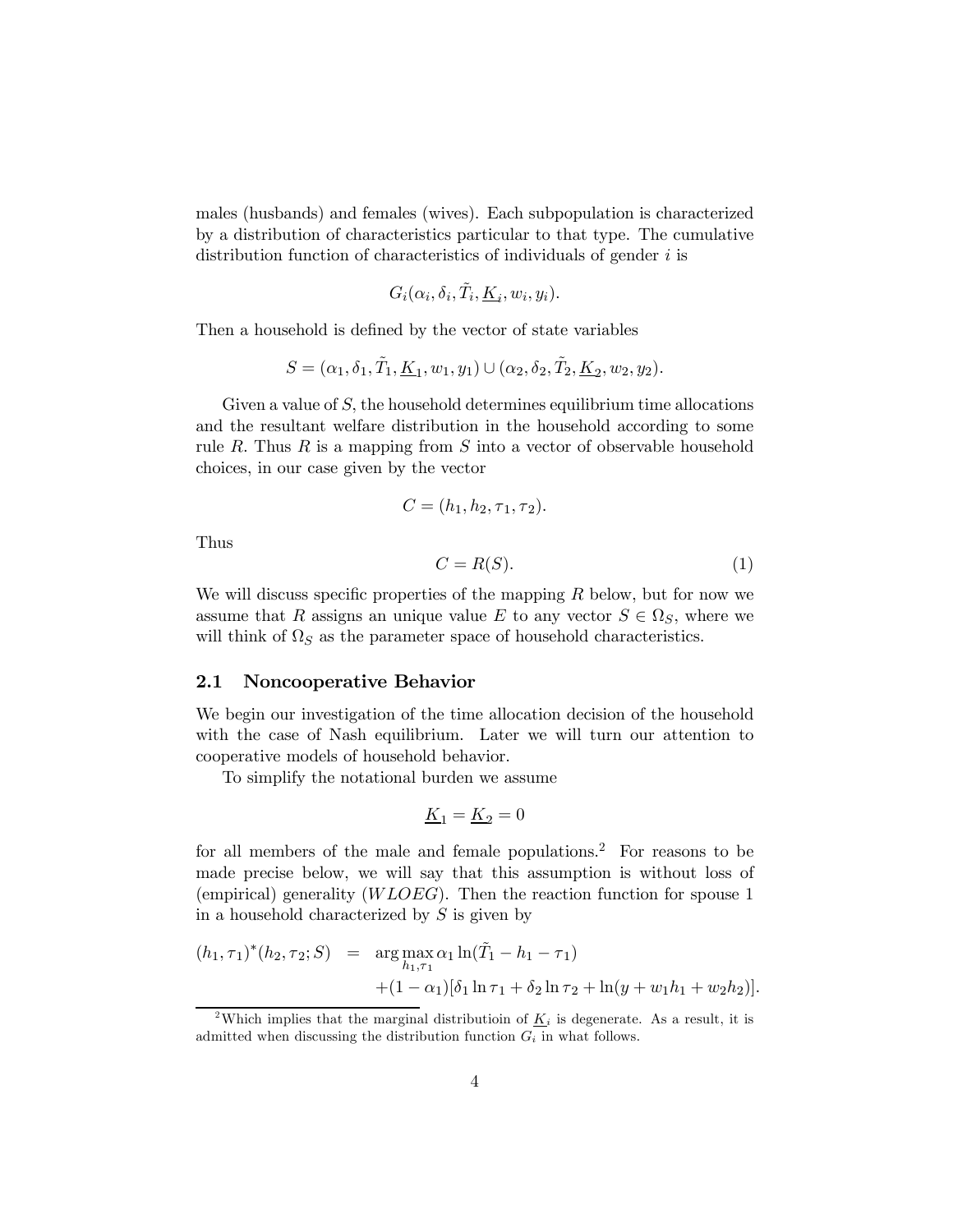Assuming an interior solution for  $h$ ,  $3$  the solutions are given by continuously differentiable functions

$$
h_1^* = h_1^*(h_2, \tau_2; S)
$$
  

$$
\tau_1^* = \tau_1^*(h_2, \tau_2; S).
$$

An analogous pair of reaction functions exists for the second individual. Under our specification of preferences and the production technology, there exists a unique Nash equilibrium

$$
h_1^{**} = h_1^*(h_2^{**}; \tau_2^{**}; S)
$$
  
\n
$$
\tau_1^{**} = \tau_1^*(h_2^{**}, \tau_2^{**}; S)
$$
  
\n
$$
h_2^{**} = h_2^*(h_1^{**}, \tau_1^{**}; S)
$$
  
\n
$$
\tau_2^{**} = \tau_2^*(h_1^{**}, \tau_1^{**}; S).
$$

Insuring that  $h_1^{**}$  and  $h_2^{**}$  are both greater than zero requires restricting the parameter space  $\Omega_S$ . We will provide further discussion on this point More on this in the econometric section which follows.

Associated with the Nash equilibrium is a welfare pair  $(V_1^{NE}(S), V_2^{NE}(S))$ . These values will be used as outside options in the Nash Bargaining part of the analysis. After considering the marital sorting process, we will justify the use of these values as threat points.<sup>4</sup>

### 2.2 Nash Bargaining

We consider the case of symmetric Nash bargaining, once again, without any loss of (empirical) generality. Denote the outside options of the husband and wife by  $Q_1(S, Z_1)$  and  $Q_2(S, Z_2)$ , where  $Z_i$  represents environmental characteristics for individual  $i$  that influence the value of the alternative to behaving cooperatively within marriage S. Then the Nash bargained household time allocation is

$$
(h_1^{NB}, \tau_1^{NB}, h_2^{NB}, \tau_2^{NB})(S, Z_1, Z_2)
$$
  
= arg max  $\underset{h_1, \tau_1, h_2, \tau_2}{\text{max}} (U_1(h_1, \tau_1, h_2, \tau_2; S) - Q_1(S, Z_1)) \times (U_2(h_1, \tau_1, h_2, \tau_2; S) - Q_2(S, Z_2)),$ 

<sup>&</sup>lt;sup>3</sup>Whenever  $\alpha_1 > 0$  and  $\delta_1 > 0$ , an interior solution for  $\tau_1$  is assured by the Inada condition.

<sup>&</sup>lt;sup>4</sup>We will consider the case in which there are an equal number of males and females in the population. In the marriage equilibrium we define all agents will have the possibility of being married to an individual of the opposite sex. We find that the value of marriage exceeds the value of living alone for all population members in equilibrium, so the correct outside option will be the value of noncooperative marriage.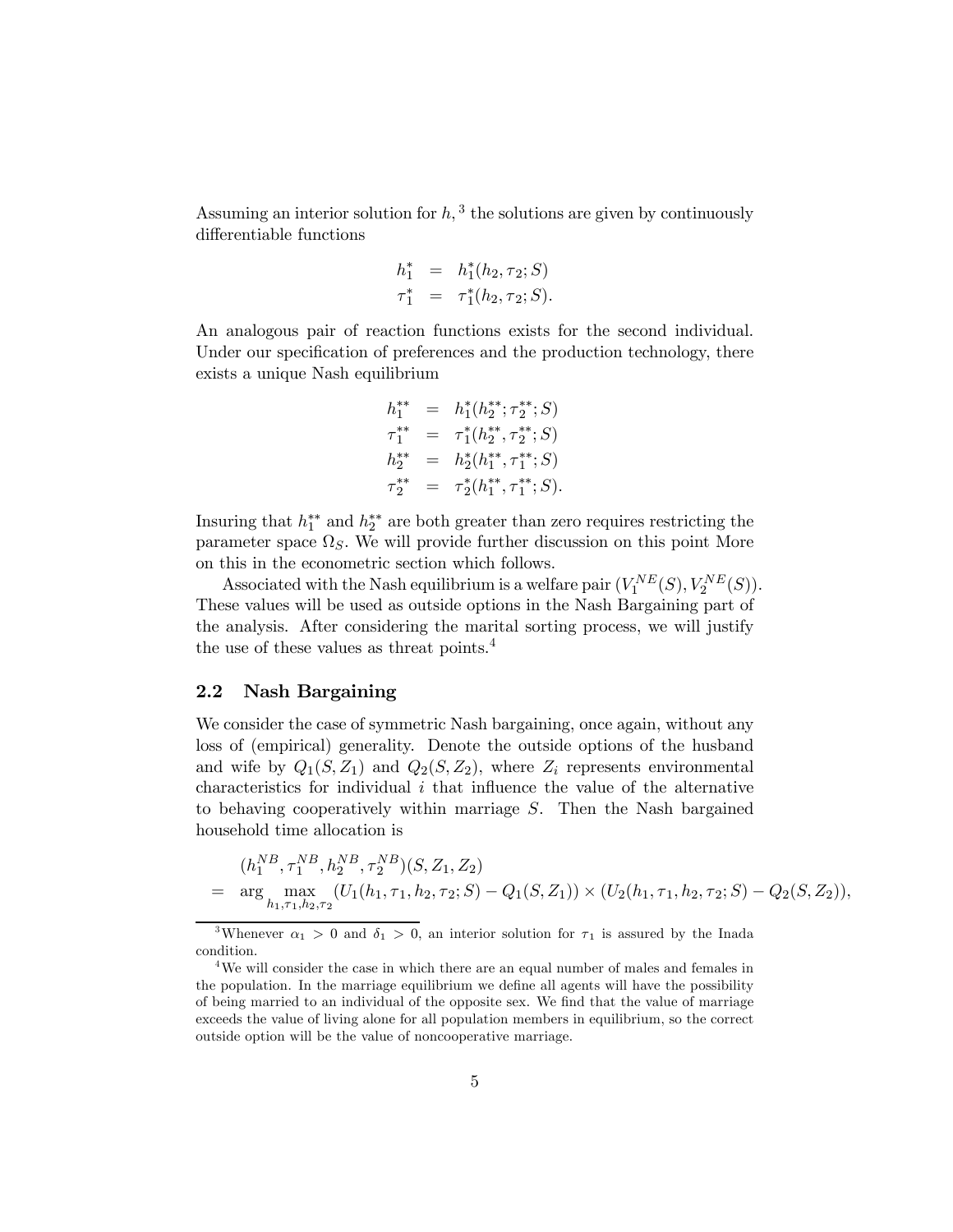where  $U_i(h_1, \tau_1, h_2, \tau_2; S) = \alpha_i \ln(\tilde{T}_i - h_i - \tau_i) + (1 - \alpha_i)[\delta_1 \ln \tau_1 + \delta_2 \ln \tau_2 +$  $\ln(y_1+y_2+w_1h_1+w_2h_2)$ ,  $i=1,2$ . Given our soon to be justified assumption that  $Q_i(S, Z_i) = V_i^{NE}(S)$ , we will dispense with the variables  $(Z_1, Z_2)$ , and write

$$
(h_1^{NB}, \tau_1^{NB}, h_2^{NB}, \tau_2^{NB})(S)
$$
  
= arg max  $\max_{h_1, \tau_1, h_2, \tau_2} (U_1(h_1, \tau_1; S) - V_1^{NE}(S)) \times (U_2(h_2, \tau_2; S) - V_2^{NE}(S))2$ 

We note that since we restrict the parameter space  $\Omega_S$  so as to produce noncooperative time allocations that are strictly positive, the choices made under Nash bargaining, with the noncooperative equilibrium values serving as outside options, ensures that the Nash bargaining choices of time allocations will be strictly positive as well.

### 2.3 Single Agent Welfare

Single agents must produce their own household goods and as a result receive no "subsidy" from a partner in terms of time contributions to production<sup>5</sup> or money contributions through earnings and nonlabor income. Then the production technology the single individual  $i$  faces is

$$
K = \tau_i^{\delta_i}(y_i + w_i h_i), \tag{3}
$$

where we have used the convention  $0^0 = 1$  in eliminating the missing spouse's time contribution.<sup>6</sup> Then the single agent has a utility yield of

$$
V_i^0(S_i) = \max_{h_i, \tau_i} \alpha_i \ln(\tilde{T}_i - h_i - \tau_i)
$$
  
 
$$
+ (1 - \alpha_i)[\delta_i \ln \tau_i + \ln(y_i + w_i h_i)],
$$

where  $S_i \equiv (\alpha_i, \delta_i, \tilde{T}_i, w_i, y_i)$ .

#### 2.4 Marital Sorting

The subpopulation distributions  $G_1$  and  $G_2$  are assumed to exogenously determined. The marriage model equilibrium which matches males an females

<sup>&</sup>lt;sup>5</sup>Our specification of household production and utility could lead to "negative" subsidies if the spouse provides less than 1 unit of time to household production. Income externalities could be zero but never negative.

<sup>&</sup>lt;sup>6</sup>That is, the missing spouse has an associated  $\delta$  equal to 0 and supplies 0 amounts of time to household production.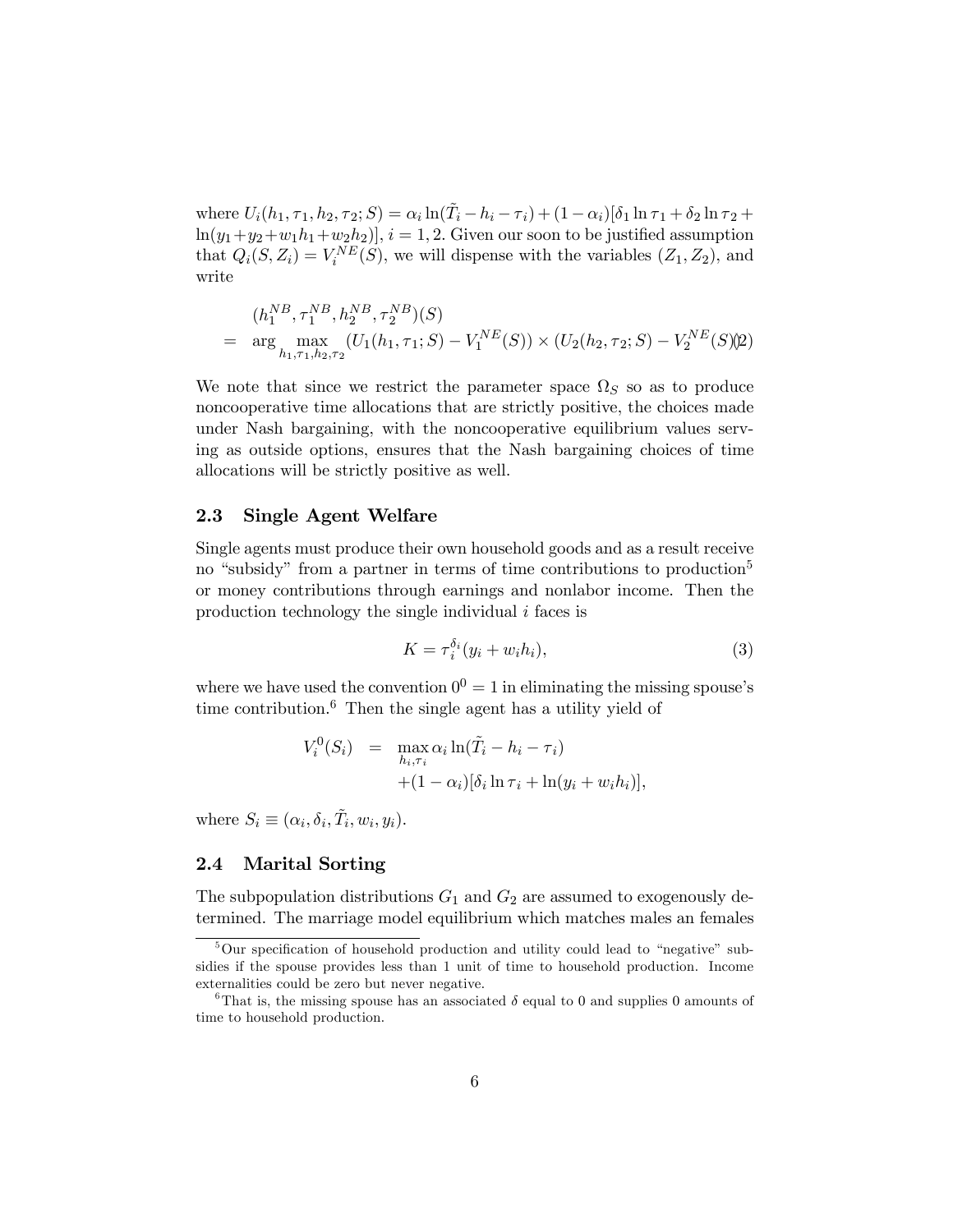produces an endogenous joint distribution of S, which we denote by  $H(S)$ , of which  $G_1$  and  $G_2$  are appropriately defined marginals.

We consider the case of a closed population in which there exists a total of  $2N$  individuals, equally divided between males and females. Male i is defined by his vector of characteristics

$$
m_i=(\alpha_{1i},\delta_{1i},\tilde{T}_{1i},w_{1i},y_{1i}),
$$

while female  $i$  is defined by her characteristics vector

$$
f_i = (\alpha_{2i}, \delta_{2i}, \tilde{T}_{2i}, w_{2i}, y_{2i}).
$$

Following GS, we consider the simple case in which their exists a marriage market in which individuals from the different subpopulations are matched one-to-one, all individual characteristics are perfectly observable, and the market clears instantaneously. Each male has preferences over possible mates, with the preference ordering of male  $m_i$  given by  $P(m_i)$ .

Similarly, the preference ordering of woman j is given by  $P(f_i)$ . In each case, the preference ordering amounts to a sequence of potential mates ranked in descending order, and may include ties. In addition, remaining single may dominate being married to certain individuals of the opposite sex. The value of this state we shall denote by  $f_0$  to a male (that is, the "null" female) and  $m_0$  if we are describing the preference ordering of a female. For example, with  $N = 5$ , we could have

$$
P(m_4) = f_3, f_1, f_2, f_5, f_4.
$$

That is, male 4's first choice as a mate is female 3, followed by 1, 2, 5, and 4. The preferences of female 2 might be represented by

$$
P(f_2) = m_4, m_1, m_3, m_0. \tag{4}
$$

In this case, she prefers male 4 to male 1 to male 3, and would rather live alone than be married to either male 2 or male 5. As soon as we hit the "null" individual in the preference ordering, the ordering stops.

A marriage market is defined by  $(M, F; P)$ , where

$$
P = \{P(m_1), ..., P(m_N); P(f_1), ... P(f_N)\}
$$

is the collection of preferences in the population,  $M = \{m_1, ..., m_N\}$ , and  $F = \{f_1, ..., f_N\}$ . Then we have the following: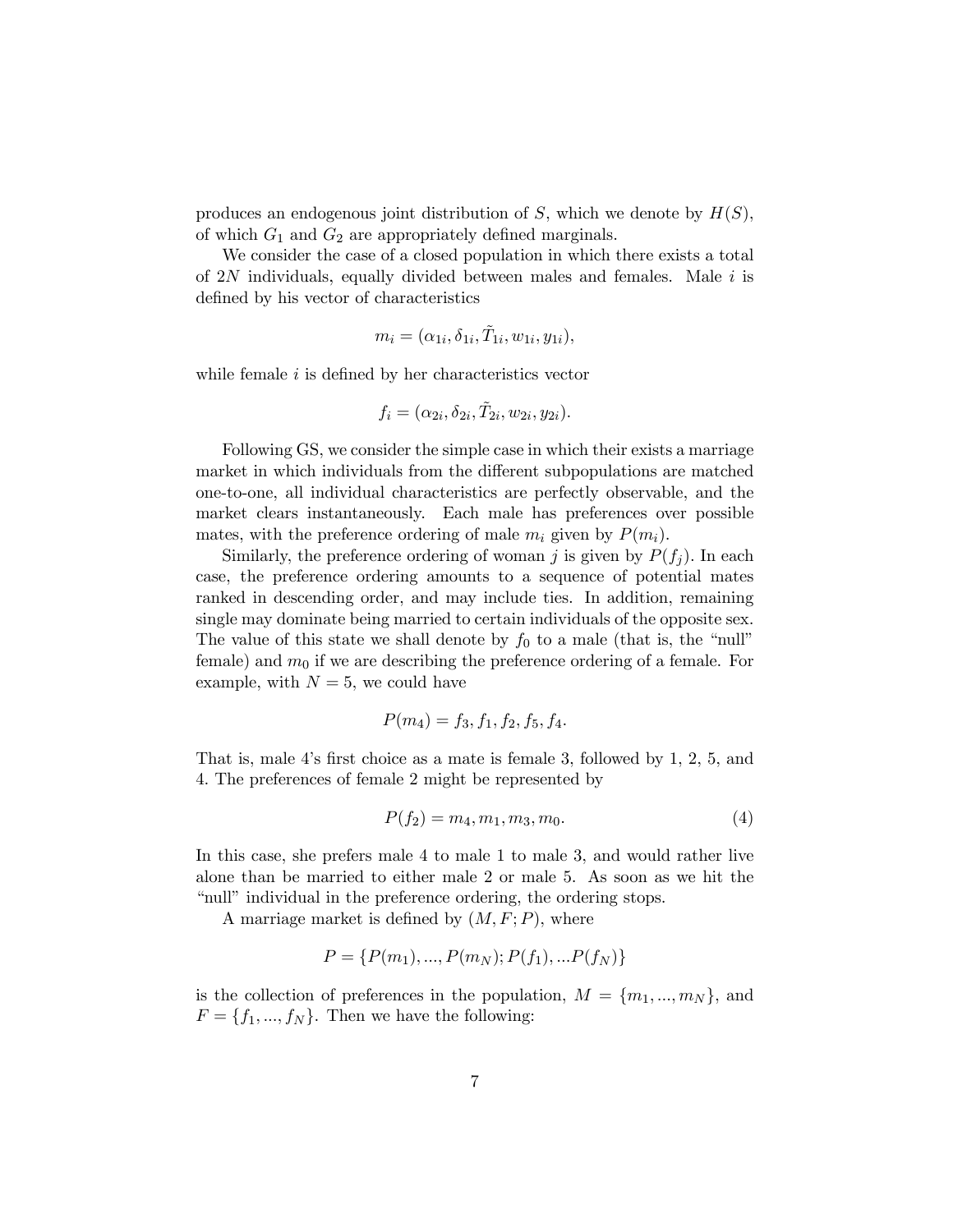**Definition 1** A matching  $\mu$  is a one-to-one correspondence from the set  $M \cup F$  onto itself of order 2 (that is  $\mu^2(x) = x$ ) such that  $\mu(m) \in F$  and  $\mu(f) \in M$ . We refer to  $\mu(x)$  as the mate of x.

The notation  $\mu^2(x) = x$  is read as  $\mu(\mu(x))$ , and just means that the mate of individual  $x's$  mate is individual x.

**Definition 2** The matching  $\mu$  is individually rational if each agent is acceptable to his or her mate. That is, a matching is individually rational if it is not blocked by any (individual) agent.

This is a weak concept, particularly in our application, since matched individuals will almost invariably be better off than unmatched individuals no matter what the quality level of their mate. A stronger notion is one of stability. Say that a matching  $\mu$  has resulted in  $\mu(m_i) = f_j$  and  $\mu(f_k) = m_l$ , but that male *i* strictly prefers  $f_k$  to  $f_j$  and female  $f_k$  strictly prefers  $m_i$  to  $m_l$ . Then the pair  $(m_i, f_k)$  can deviate from the matching assignment  $\mu$  and improve their welfare. Such a match is unstable in the terminology of Gale and Shapley (1962).

**Definition 3** A matching  $\mu$  is stable if it is not blocked by any individual or any pair or agents.

The main achievement of GS was to set out an algorithm for finding an equilibrium of the marriage game that was decentralized and constructive in the sense of establishing that at least one stable matching equilibrium exists. They assumed that preferences of agents were public information and a convention regarding the meeting and offering technology. Roth and Sotomayer (1990) devote considerable attention to the design of mechanisms that elicit truthful revelation of preference orderings when preferences are not public information, and also explore alternative meeting and proposal technologies. These important issues will be of less importance to us here given the nature of the application and the econometric and empirical focus of our analysis.

In our application a male individual  $i$  is characterized by the vector  $m_i = (\alpha_{1i}, \delta_{1i}, \tilde{T}_{1i}, w_{1i}, y_{1i}).$  His induced preference ordering over the females  $f_1,...f_N$  is determined by R in the following manner. If  $m_i$  and  $f_j$  are matched, then the household is characterized by

$$
S_{i,j} = m_i \cup f_j. \tag{5}
$$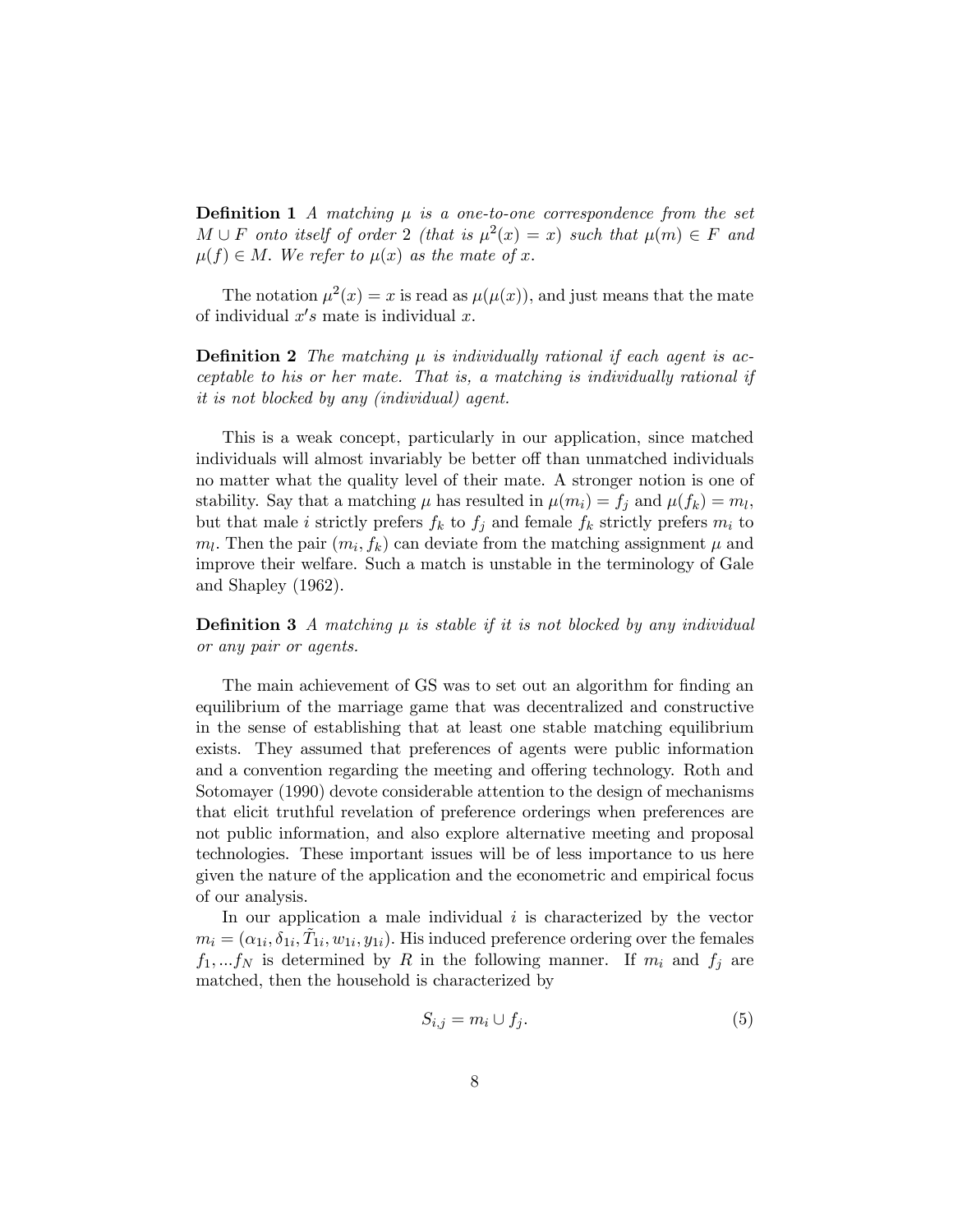Then equilibrium time allocations in the household are given by

$$
C_{ij}(R) = R(S_{ij}).\tag{6}
$$

Given our assumptions regarding the form of the "payoff" functions to  $i$  and j, we can define the value to  $m_i$  of being matched with  $f_i$  under R as

$$
V_i(j;R) = \alpha_{1i} \ln(l_1^*(S_{ij};R)) + (1 - \alpha_{1i}) \ln(\tau_1^*(S_{ij};R)^{\delta_{1i}} \tau_2^*(S_{ij};R)^{\delta_{2j}} \times (w_{1i}h_1^*(S_{ij};R) + w_{2j}h_2^*(S_{ij};R) + y_{1i} + y_{2j})).
$$

Then given behavioral mode  $R$ , the preference ordering of i is given by

$$
P(m_i|R) = f_{[1]}^i(R), f_{[2]}^i(R), ..., f_{[N]}^i(R),
$$

where

$$
V_i(f^i_{[1]}(R);R) > V_i(f^i_{[2]}(R);R) > \dots > V_i(f^i_{[N]}(R);R).
$$

Given knowledge of  $m_i$ ,  $f_j$ , and R, the preference ordering of all population members is determined. This implies the following.

#### **Definition 4** A marriage market is defined by  $(M, F; R)$ .

An equilibrium assignment is a function of marriage market characteristics. Then the set of stable matchings is determined by the characteristics vectors M and F and the behavioral model R, or  $\Theta(M, F; R)$ . Now there may exist, and generally do exist, multiple stable assignment equilibria. Among this set of equilibria, attention has focused on the two "extreme" stable matchings, the one that is most beneficial to men and the one most beneficial to women.7 The GS matching algorithm, which they termed "deferred acceptance," enables one to determine at least these two, of the many possible, equilibria in a straightforward manner. We describe the computation of the male-preferred equilibrium. In a given round,

- 1. Each male not tentatively matched with a female makes a marriage proposal to the woman he most prefers among the set of women who have not rejected a previous proposal of his. If he prefers the state of being single to any of the women in his choice set, he makes no offer.
- 2. Each woman (tentatively) accepts the proposal that yields the maximum payoff to her from the set of offers made to her during the round

<sup>&</sup>lt;sup>7</sup>When there is a unique equilibrium, these stable matchings are identical, of course.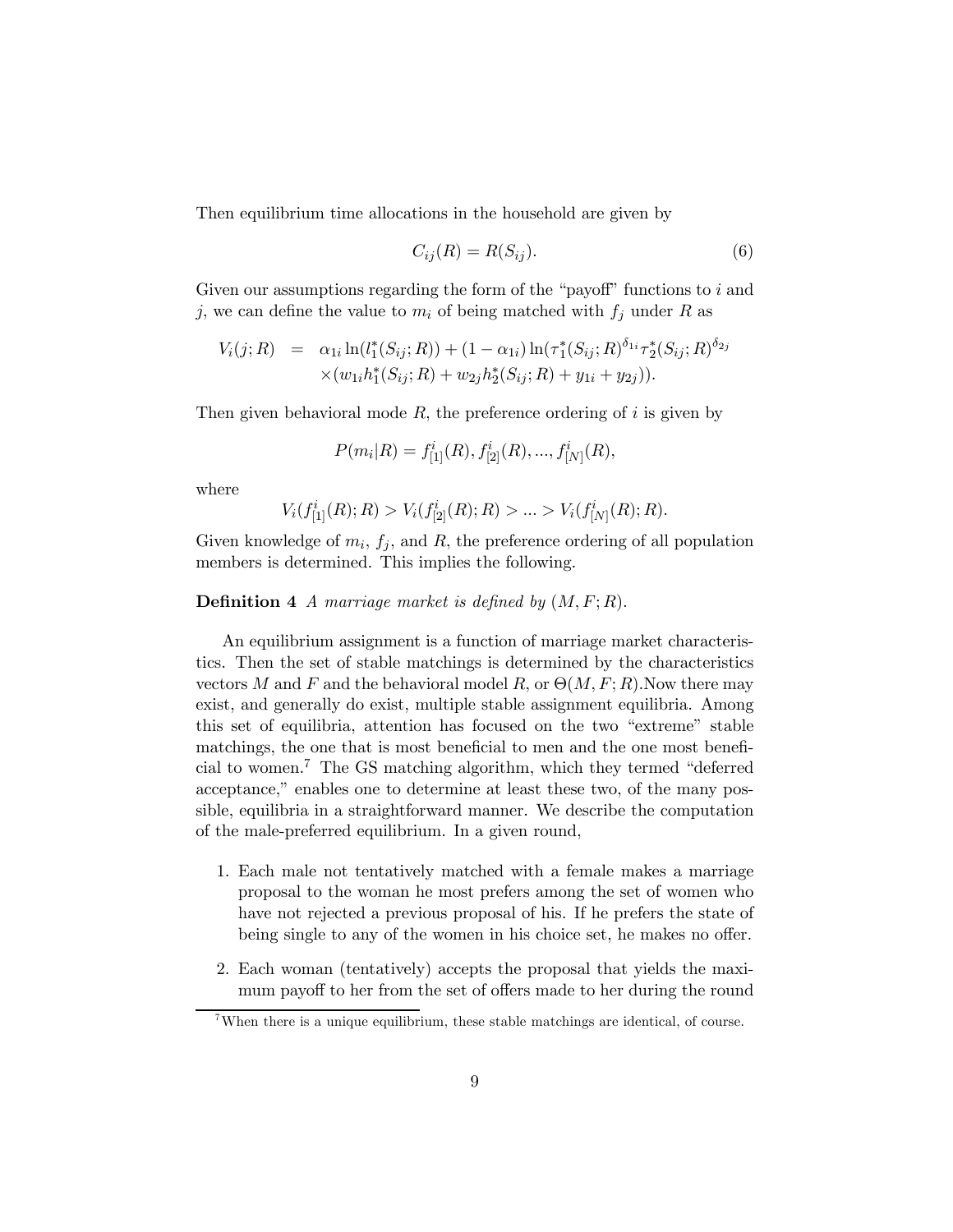plus the value of the match with the offer she carries over from the previous round (she may reject one or more proposals because the option of remaining single dominates them). Any man whose offer is refused in the period cannot make another marriage proposal to the woman rejecting him in future rounds.

3. The process is repeated until no man makes a marriage proposal to any woman.

The female preferred stable matching equilibrium is found in the identical way after reversing the roles of two sexes as proposers and responders.

There may well exist other stable matchings besides these two. Given the generality of the preference structure, the size of the individual characteristic space, and the number of individuals in the marriage market in our empirical analysis (877), it is not possible to attempt to enumerate all possible equilibria. We have computed the predicted marriage assignments using estimates of the state vectors  $m_i$  and  $s_j$  under both Nash equilibrium and We found that the same pairs were matched in over 96 percent of the case in the male preferred and female preferred equilibria. As a result, we use pairings from the male preferred equilibria only in all of the empirical work that follows. The reader should bear in mind that other equilibria exist, even if they are not so different in metrics of concern to us in this exercise.

### 3 Econometrics

We consider estimation of the marriage market equilibrium in sequence. We begin with the issue of the estimation of  $(M, F)$ , the distribution of gender types. In this paper we do not treat the difficult censoring issues that arise when not all household members supply time to the labor market. Furthermore, under our model, and for the most part in the data, both household members supply positive amounts of time to household production. In this case we are able to posit that the entire vector

$$
A_k = (h_{1k}, h_{2k}, \tau_{1k}, \tau_{2k}, w_{1k}, w_{2k}, y_{1k}, y_{2k}), \ k = 1, ..., N,
$$

is observable by the analyst, where we have constructed the male and female indexing so that in the data male i is married to female i,  $i = 1, ..., N$ . It will be useful to partition this vector into two subvectors,

$$
A_k^1 = (h_{1k}, h_{2k}, \tau_{1k}, \tau_{2k}), A_k^2 = (w_{1k}, w_{2k}, y_{1k}, y_{2k}),
$$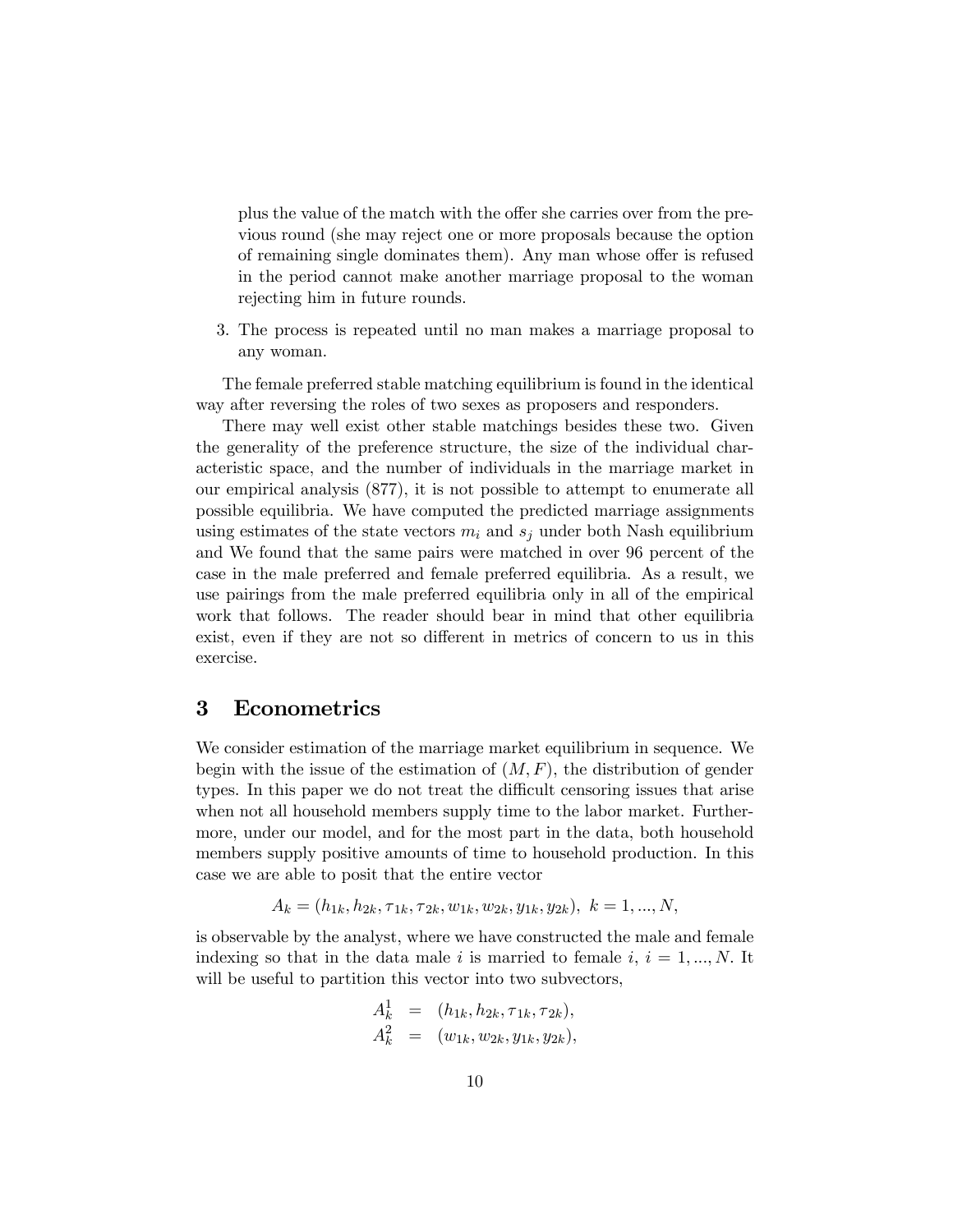with  $A^1_k$  representing the (endogenous) time allocations of the household and  $A_k^2$  the state As it now stands, each spouse is characterized by the unobserved characteristics  $(\alpha_{si}, \tilde{T}_{si}, \delta_{si})$ , since we have already normalized  $K_{si} = 0, \forall (s, i)$ . As will become apparent soon, we will require further restrictions on the variability in the unobservable characteristics if we are to be able to nonparametrically identify the model. For the moment, we will treat  $\alpha_{si}$  as having no variation within the population of males and females (individually), so that

$$
\alpha_{1i} = \alpha_1,\n\alpha_{2i} = \alpha_2, i = 1, ..., N.
$$

Assume that the values  $\alpha_1$  and  $\alpha_2$  are known, for now. We will denote the remaining unobserved household characteristics by

$$
A_k^3 = (\tilde{T}_{1k}, \tilde{T}_{2k}, \delta_{1k}, \delta_{2k}).
$$

The data used in the empirical work discussed below are drawn from the Panel Study of Income Dynamics (PSID). In keeping with the static setting of the model, we use data pertaining to household characteristics and time allocation decisions in one year, 2000. We chose this year because information on the time spent in household tasks is widely available for both spouses in this year.

We assume that the PSID is randomly drawn from the population distribution of married households in this year (which is an unlikely situation, admittedly). We think of there being a continuum of men and women in the population, with each male matched to a female. The characteristic vectors defining males and females,  $m$  and  $f$ , both have absolutely continuous distributions in the population, so that associated with the respective distribution functions  $G_1$  and  $G_2$  there exist probability density functions  $g_1$  and  $g_2$ . Since we have a random sample of households, we also have a random sample of household members *given* the marriage assignment rule.

Using a random sample of N households, the first task is to estimate the distribution functions  $G_1$  and  $G_2$ . For household k, we can restate (1) as

$$
A_k^1 = R(A_k^2 \cup A_k^3).
$$

Proposition 5 Assume all households in the population behave according to R, and that R is invertible in the sense that there is a unique value of  $A_k^3$ such that

$$
A_k^3 = R^{-1}(A_k^1 \cup A_k^2) \tag{7}
$$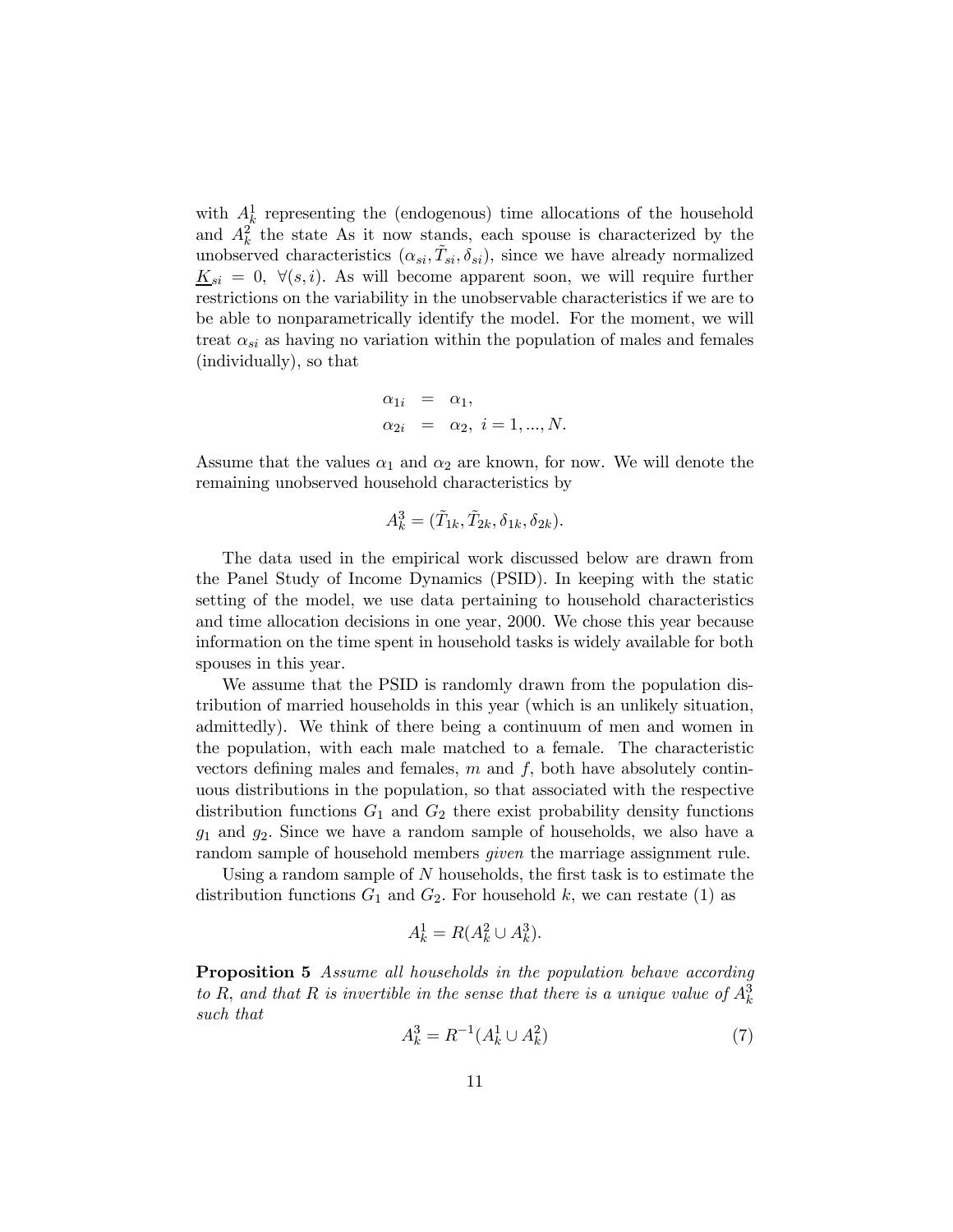for all values of  $A_k^1 \cup A_k^2$ . Then the distributions  $G_1$  and  $G_2$  are nonparametrically identified and can be consistently estimated.

*Proof:* Given knowledge and invertibility of R, then  $R^{-1}$  is a known function. If  $A_k^1$  and  $A_k^2$  are observed without error, then the vector  $A_K^3$  is observable as well. Since the vectors  $A_k^1$  and  $A_k^2$  are observed for a random sample of households, then  $A_k^3$  is as well. Define the vectors

$$
X_k = (A_k^3, w_{1k}, w_{2k}, y_{1k}, y_{2k}),
$$
  
\n
$$
X_k^1 = (\tilde{T}_{1k}, \delta_{1k}, w_{1k}, y_{1k}),
$$
  
\n
$$
X_k^2 = (\tilde{T}_{2k}, \delta_{2k}, w_{2k}, y_{2k}).
$$

The vector  $X_k^1$  is an i.i.d. draw from  $G_1$  and  $X_k^2$  is an i.i.d. draw from  $G_2$ . Then define

$$
\hat{G}_1^N(x) = N^{-1} \sum_{k=1}^N \chi(X_k^1 \le x),
$$
  

$$
\hat{G}_2^N(x) = N^{-1} \sum_{k=1}^N \chi(X_k^2 \le x).
$$

Since  $\{X_1^1, \ldots X_N^1\}$  and  $\{X_1^2, \ldots, X_N^2\}$  are both random samples from their respective populations, we know that

$$
\plim_{N \to \infty} \hat{G}_i^N(x) = G_i(x), \ i = 1, 2,
$$

at all points of continuity of  $G_1$  and  $G_2$ . Since we have assume that the population distributions are absolutely continuous, this means that the distributions can be consistently estimated everywhere on their support. $\blacksquare$ 

The following important implication immediately follows.

**Proposition 6** Let  $\Re$  be the set of equilibrium rules that determine time allocations in the household that are invertible in the sense of  $(7)$ . Then all  $R \in \mathbb{R}$  are equivalent descriptions of sample information.

*Proof:* Consider a household  $k$  in the sample. We observe four household choices  $D_k^1 = (h_{1k}, h_{2k} \tau_{1k} \tau_{2k})$  and we have four unobservable characteristics of the spouses. Thus given any  $D_k^2 = (w_{1k} \ w_{2k} \ Y_k)$  and any  $R \in \mathbb{R}$ , there exists a unique vector of characteristics  $(\tilde{T}_{1k}, \tilde{T}_{2k}, \delta_1, \delta_2)$  that generate  $D_k^1$ , or

$$
D_k^1 = \Gamma(\tilde{T}_{1k}(R), \tilde{T}_{2k}(R), \delta_{1k}(R), \delta_{2k}(R)|D_k^2, R).
$$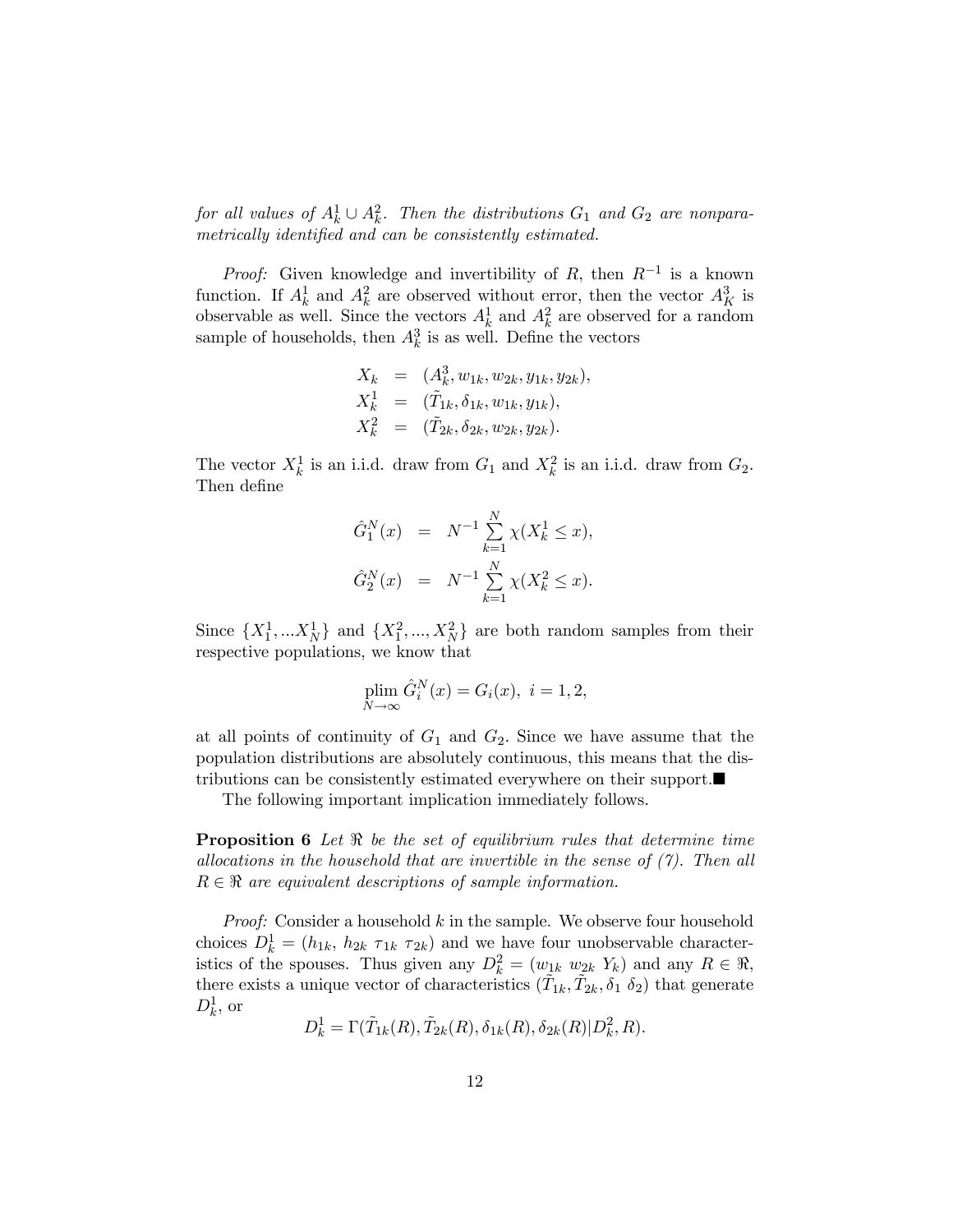Then for any two  $R, R' \in \mathcal{R}, R \neq R'$ ,

$$
\Gamma(\tilde{T}_{1k}(R), \tilde{T}_{2k}(R), \delta_{1k}(R), \delta_{2k}(R)|D_k^2, R) \n= \Gamma(\tilde{T}_{1k}(R'), \tilde{T}_{2k}(R'), \delta_{1k}(R'), \delta_{2k}(R')|D_k^2, R'),
$$

which describes a correspondence between  $(\tilde{T}_{1k}, \tilde{T}_{2k}, \delta_{1k}, \delta_{2k})(R)$  and  $(\tilde{T}_{1k}, \tilde{T}_{2k}, \delta_{1k}, \delta_{2k})(R')$ .

Consider any distance function

$$
\mathbb{Q}(D_k^1,\hat{D}_k^1(\tilde{T}_{1k},\tilde{T}_{2k},\delta_{1k},\delta_{2k}|D_k^2,R)),
$$

where  $\hat{D}_k^1$  is the predicted value of the household time allocations given the characteristics  $(\tilde{T}_{1k}, \tilde{T}_{2k}, \delta_{1k}, \delta_{2k}), D_k^2$ , and R. But given invertibility

$$
(\tilde{T}_{1k}(R), \tilde{T}_{2k}(R), \delta_{1k}(R), \delta_{2k}(R)|D_k^2, R) = \arg \min \mathbb{Q}(D_k^1, \hat{D}_k^1(\tilde{T}_{1k}, \tilde{T}_{2k}, \delta_{1k}, \delta_{2k}|D_k^2, R))
$$

and

$$
\mathbb{Q}(D_k^1, \hat{D}_k^1((\tilde{T}_{1k}(R), \tilde{T}_{2k}(R), \delta_{1k}(R), \delta_{2k}(R)|D_k^2, R)|D_k^2, R)) = 0, \forall R \in \mathbb{R}
$$

¥

Because of the flexible parameterization of spouses in terms of their types, if  $\Re$  contains more than one element there are multiple ways to "reparameterize" the data, in essence. The cardinality of  $\Re$  depends on assumptions made regarding the functional form of the utility and household production functions and the features of the data. Since the proof is not especially instructive, we simply state the following.

Proposition 7 For Stone-Geary utility functions and the Cobb-Douglas home good production technology and for a population in which both household members supply time to the market, the Nash equilibrium and the symmetric Nash bargaining behavioral rules both belong to  $\Re$ .

This proposition carries the important implication that it is not possible to determine whether household members (in the general population) operate under Nash equilibrium or Nash bargaining rules of behavior by observing only within household behavior. This "impossibility" result mainly results from the flexible specification of population heterogeneity. Clearly, by restricting the variability of these underlying parameters in the population, it will generally be possible to develop tests pitting the two forms of behavior against one another, but the outcome of such a test will be heavily dependent upon the parameter restrictions adopted.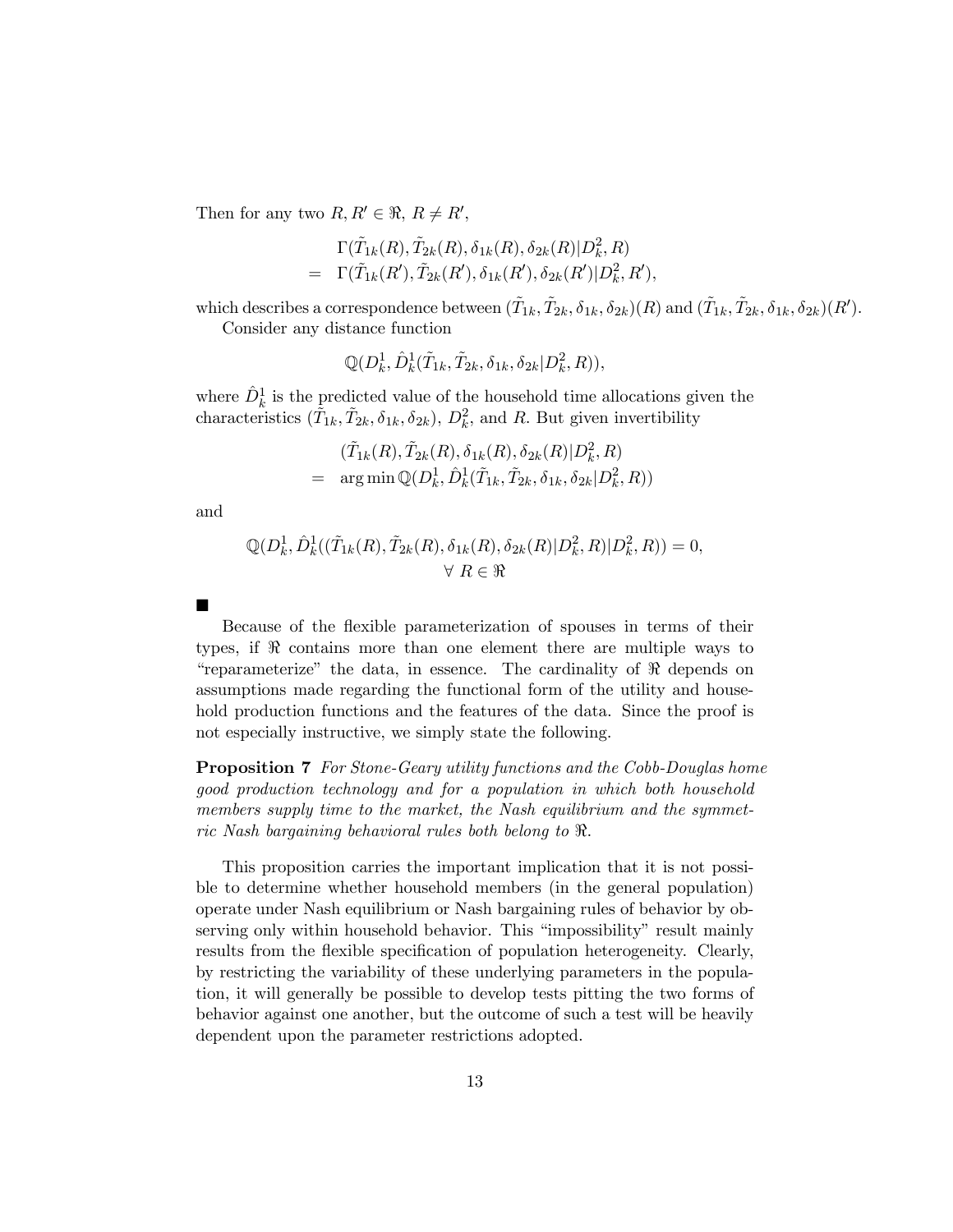#### 3.1 Marital Sorting

Flexible specifications of population heterogeneity reduce the analyst's ability to derive different empirical implications from various behavioral modes of behavior. However, they do provide possibilities for developing tests based on marital sorting patterns. We explore the construction of such tests in this subsection.

We have assumed that our PSID sample of married individuals is drawn from an indefinitely large population of married couples. Given marriage equilibrium we are using, and side-stepping uniqueness issues, we know that households in our N household sample consist of husbands and wives who were matched under the G-S deferred acceptance algorithm in the marriage market defined over all population members. Then we have the following result.

**Proposition 8** Let  $\Theta_{MP}(M, F; R)$  denote the male-preferred equilibrium in the population. Define a random sample of  $N$  households matched in this equilibrium by  $M^N$  and  $F^N$ . Then the set of male-preferred stable matchings in the random sample matches male i with female i,  $i = 1, ..., N$ .

The import of this is that adding households to the sample does not change the matches predicted under the model given the behavioral rule R. This enables us to invoke standard asymptotic properties.

The key to using marital sorting to test the nature of intrahousehold behavior is the dependence of the preference orderings  $P(m_i)$  and  $P(f_i)$  on R. Under certain configurations of male and female characteristics  $M$  and  $F$ , changes in R produce different sorts in the male-preferred stable matching equilibrium. Our focus in this application is on the comparison between the matches predicted under Nash equilibrium and symmetric Nash bargaining, only. Our empirical strategy is as follows.

1. Under rule R, determine the vector  $\tilde{T}_{si}(R)$ ,  $\delta_{si}(R)$ ,  $s = 1, 2; i = 1, ..., N$ . Then form the characteristics vectors

$$
(\tilde{T}_{si}(R), \delta_{si}(R), w_{si}, Y_{si}), s = 1, 2; i = 1, ..., N.
$$
 (8)

- 2. Form the preference orderings of each male and female in the PSID sample using the characteristics vectors generated under  $R$  and under the assumption that all households behave according to R.
- 3. Apply the male-preferred deferred acceptance algorithm of GS using these preference orderings, and let the equilibrium matches be given by  $\Theta_{MP}(\tilde{M}(R), F(R); R)$ .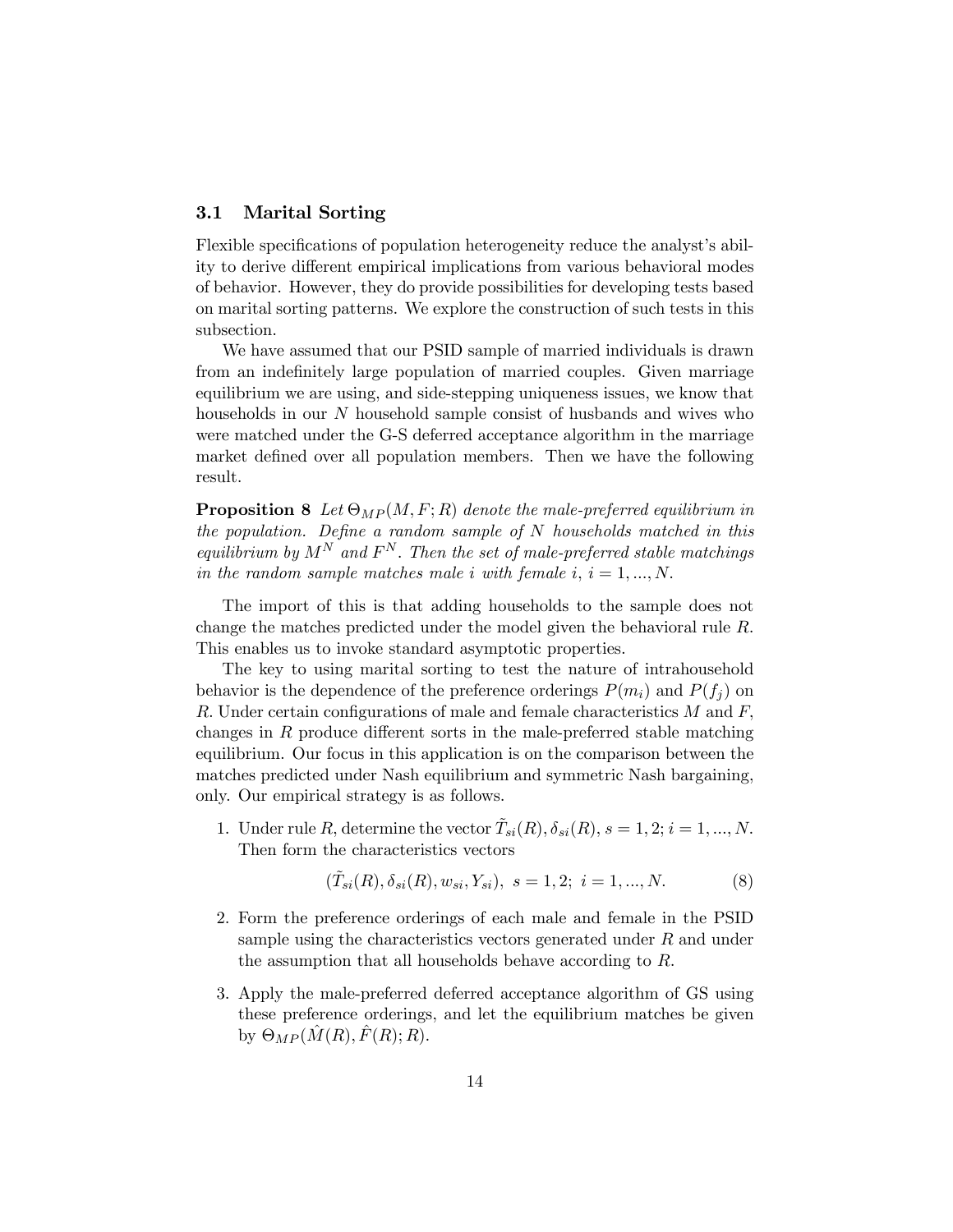We complete steps (1)-(3) for  $R = NE$  and  $R = NB$ . The idea of the exercise is to determine which behavioral concept is most consistent with observed marital sorts. It is reasonably obvious that our informal test relies on a number of extremely stringent assumptions. Perhaps the most critical is that the GS algorithm leads to predicted sorting patterns that are consistent with observed matches. We will see below that the observed sorting patterns are not well predicted by our competing behavioral models, though from this we cannot say with certainty that there is not some set of  $R_S \subset \Re$  that is. In fact, if it were possible to analytically describe the set  $\Re$ , and interesting abstract estimation exercise is to find an  $\ddot{R}$  such that

$$
\hat{R} = \arg\min_{R \in \mathbb{R}} \mathbb{Q}(\Theta_0, \Theta_{MP}(\hat{M}(R), \hat{F}(R); R)),\tag{9}
$$

where Q is some distance function. This ambitious task is well beyond the goals of the current exercise. We simply want to stress the fact that there may exist an  $R$  such that the fit between predicted and observed sorts is close. The static and highly structured nature of the sorting algorithm does not in itself rule out the possibility of it being a good predictor. It will turn out in this exercise that neither  $R = NE$  or NB leads to particularly good predictions.

Other critical assumptions are that the observed conditioning variables and time allocation choices observed in the PSID are measured without error. If there is error in these measures, than our rankings are erroneous as well, leading to poor predictions of equilibrium matches. We incorporate measurement error in wages into the model in the following subsection, and this element of randomness implies stochastic marital sorts.<sup>8</sup> This randomness allows us to compute the relative probability that the observed marital sorts are generated by  $NE$  as opposed to NB.

In empirical analyses such as these, objections are often raised as to the sensitivity of results to functional form assumptions. Our assumption of Stone-Geary utility functions and a Cobb-Douglas home good production technology were heavily exploited in backing out the parameters characterizing males and females in the marriage market. The "estimates" we obtain are, in fact, only interpretable under these assumptions. While our within-household analysis has stressed the point that all modes of behavior

<sup>&</sup>lt;sup>8</sup>One might say that even without measurement error the sorting equilibrium is nonunique in the sense there can exist multiple equilibria. This situation is not properly thought of as stochastic, however, so that randomness in some measured or inferred state variables is required to produce randomness in marital sorts, conditionally or unconditionally on the existence of multiple equilibria at any realization of the state variables for the marriage market.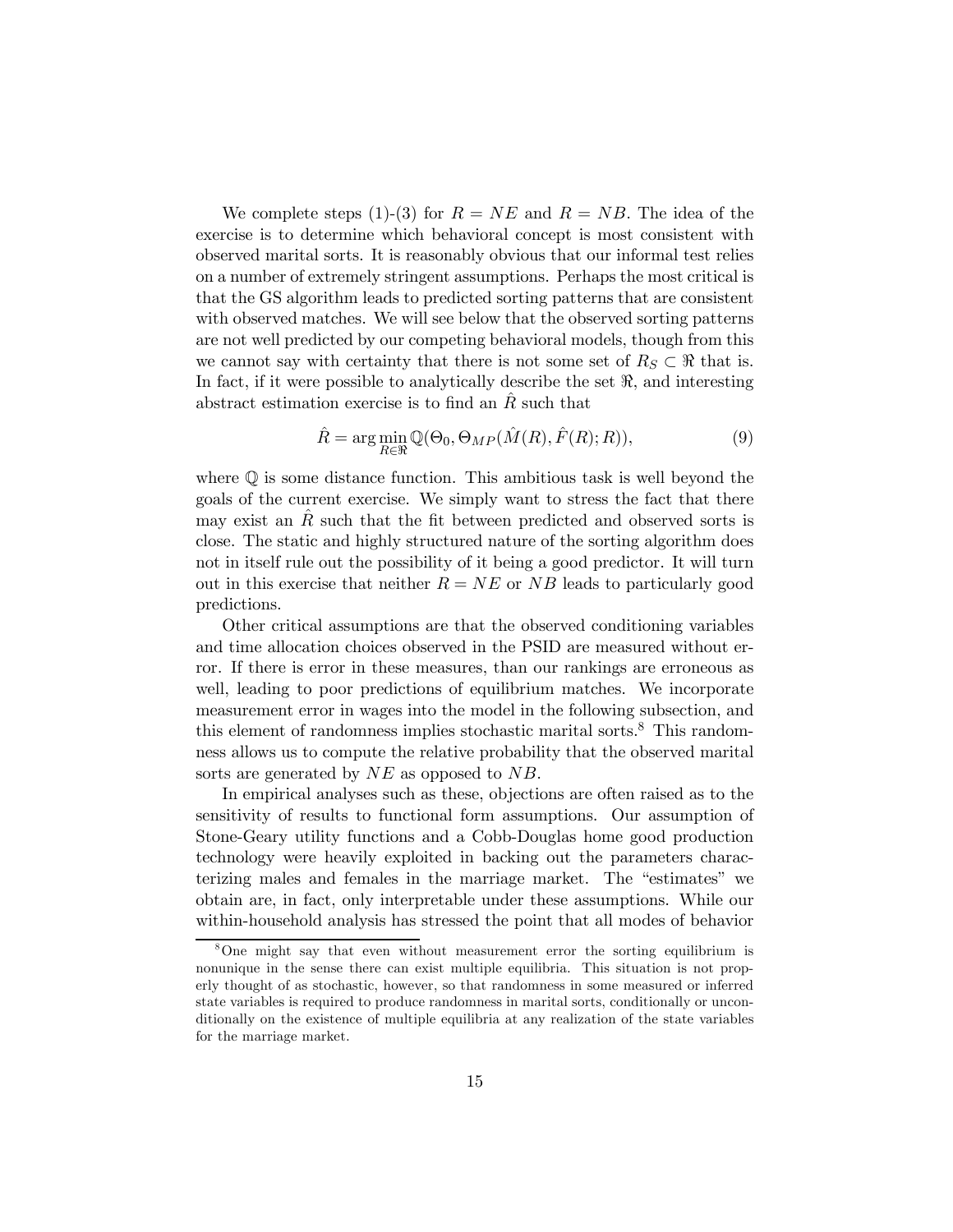$R \in \mathbb{R}$  are equally perfect descriptions of the time allocation data under our functional form assumptions, similar results could be derived for alternative specifications of individual utilities and household production technologies. This source of arbitrariness should be borne in mind when interpreting our results, though one should remember that all econometric formulations are subject to this same fundamental nonuniqueness issue.

Perhaps the biggest limitation of the current setup is its static nature. Cohabitation, marriage, separation, and divorce decisions take place in a dynamic setting, one that is perhaps best modeled allowing for search frictions, imperfect information, and complicated institutional constraints (for one such framework, see Brien et al. (2004)). The same criticism applies to our static labor supply model, though perhaps a bit less forcefully.9 Properly incorporating marriage market and labor supply dynamics into this analysis adds an order of magnitude of complexity and requires introducing other sets of arbitrary assumptions when specifying the dynamic environment. That is not to imply that such a task would not be worthwhile, merely that it is beyond the scope of this paper.

#### 3.2 Choosing Between Alternative  $R$

We look at the ability of either  $R$  to predict in-sample matches using two methods. The first is purely descriptive, and involves computing the rank order correlation between the predicted marriage partners under the behavioral rules and the actual marriage partners. Since the model does not contain and random elements, if we restrict our attention to the NE and NB rules, one of them should fit perfectly and neither does. Now the setup we have developed may still be able to produce a perfect correspondence between the observed and observed matches if there exists an  $R \in \mathbb{R}$  in equation (9) such that  $\mathbb{Q}(\Theta_0, \Theta_{MP}(M(R), F(R); R)) = 0$ . Since it seems difficult to constructively characterize the set  $\Re$ , this does not appear to be a promising direction to follow.

Instead, we consider the likely event that the data contains measurement error. While there is undoubtedly measurement error in all of the information available to us from the PSID, for simplicity we will only consider measurement error in the wages of the spouses. We assume "classical"

 $9$ It is reasonable to criticize the basic neoclassical labor supply framework as untenable, of course, even when formulated as a dynamic model. Dey and Flinn (2005) and Garcia-Perez and Rendon (2004) have attempted to jettison this framework altogether by looking at household employment decisions using a joint spousal search model.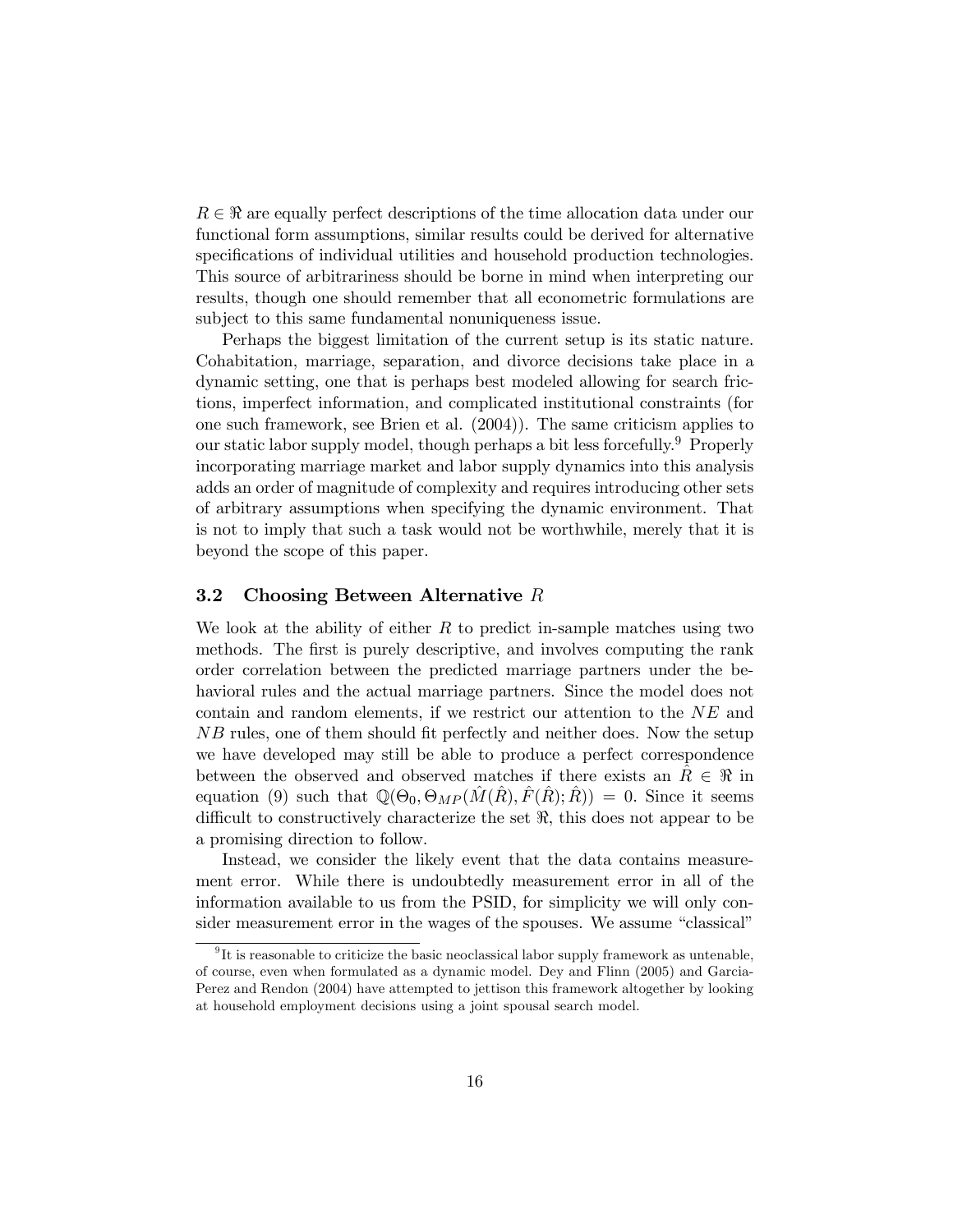measurement error in the logarithm of ages, or

$$
\ln w_s^* = \ln w_s + \varepsilon_s, \ s = 1, 2,
$$

where  $w_s^*$  is the true wage of spouse s,  $w_s$  is the reported wage, and  $\varepsilon_s$  is independently and identically distributed across households and spouses. In order to generate "true" wages based on the observed wage rates, it is necessary for us to make a functional form assumption regarding the distribution of  $\varepsilon_s$ , and, as is common, we assume normality. One of the principle reasons we have chosen to add measurement error in wages is the availability of high quality estimates of the measurement error variance in the logarithm of wages in the PSID. Using a special validation survey performed in the 1980s that involved administering the standard PSID survey instrument to a group of workers at a large factory in the Detroit area, Bound et al (1994) were able to get reasonably precise estimates of measurement error in wage reports by comparing subject responses with payroll records. In line with estimates of the variance of  $\varepsilon_s$  they obtained (see their Table 3), we set  $\sigma_s^2 = .13$  for both husbands and wives. We denote the distribution of measurement errors for spouse  $i's$  wages by  $B_i$ . Note that since we are working in wage levels, we have

$$
w_s^* = \exp(\ln w_s + \varepsilon_s)
$$
  
=  $w_s \exp(\varepsilon_s)$ .

Since  $\varepsilon_s$  is distributed as a mean 0 normal with variance 0.13, the measurement error in wages has a lognormal distribution with mean 1.067 and variance 0.158.

Given an  $N$  married household sample, there exist  $2N$  measurement errrors associated with all of the measured wage rates. Given independence of these shocks across households as well as across spouses, it is conceptually straightforward to express the probability that a given observed pattern of sorts was generated under any of our alternative behavioral models R. To simplify notation, let

$$
\Theta_{MP}(M, F, R|\varepsilon) \tag{10}
$$

denote the marital sorting pattern given measured characteristics  $M$  and  $F$ , behavioral rule R, and measurement errors  $\varepsilon$ . The observed marital sorting pattern is given by  $\Theta_0$ . Then the probability that the observed marriage pattern is generated by R is

$$
p(R) = \int \cdots \int \chi[\Theta_0 = \Theta_{MP}(M, F, R|\varepsilon)] dB_1^N(\varepsilon_1) dB_2^N(\varepsilon_2). \tag{11}
$$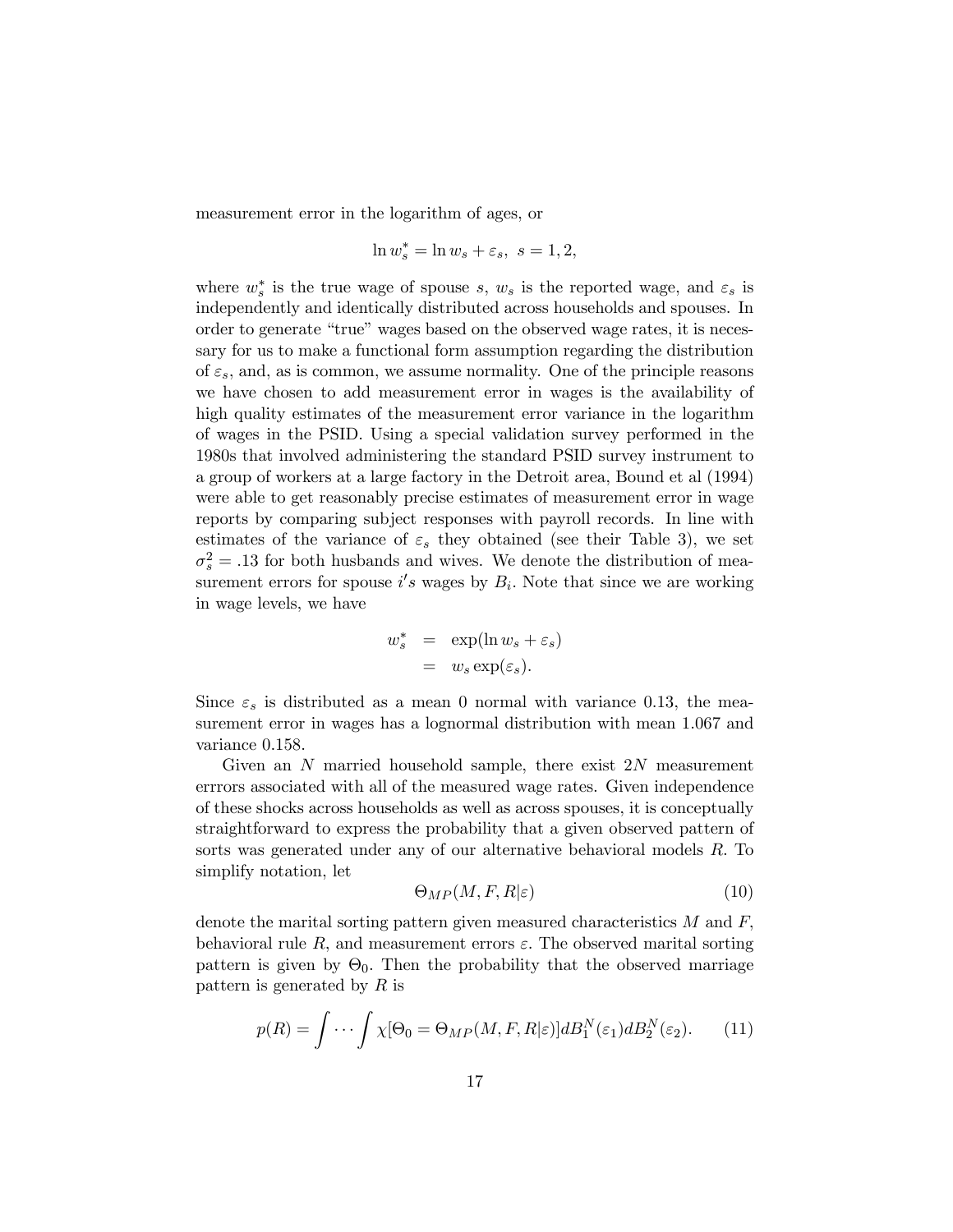It is not immediately apparent that a given  $\Theta_0$  can be generated by any draw of  $\varepsilon$  given  $(M, F, R)$ . In this case,  $p(R)=0$  and no further consideration of the rule  $R$  is warranted.

Now we will generate  $p(NE)$  and  $p(NB)$  using the model. We will then say that the odds that the marital sorting pattern was generated by  $NE$  are given by

$$
LR = \frac{p(NE)}{p(NB)}.\tag{12}
$$

In computing  $p(R)$  we face a computational problem, mainly stemming from the fact that there is no closed form expression for the integral in (11). We adopt a Monte Carlo integration approach, in which we take N draws from the distributions  $B_1$  and  $B_2$  over M replications. Our estimate of  $p(R)$ is then given by the proportion of the M replications that resulted in the observed distribution of marital sorts. More formally, let the  $m<sup>th</sup>$  draw of N measurement errors from the distributions of  $B_1$  and  $B_2$  be given by  $\varepsilon^m$ . Then

$$
\hat{p}_M(R) = M^{-1} \sum_{m=1}^M \chi[\Theta_0 = \Theta_{MP}(M, F, R | \varepsilon^m)]. \tag{13}
$$

Computation of this quantity is conceptually and numerically straightforward. However, the size of M required to adequately approximate  $p(R)$ will depend critically on the size of the married population in the sample. For example, say M is set at 10000. If  $N = 10$ , we may expect to observe a nontrivial number of correspondences between the predicted matches under  $R$  and the observed marriage sorts if  $R$  is indeed the correct behavioral rule. However, even if households behave according to  $R$ , we would expect the likelihood that a sample of  $M$  draws yields the observed sorts to be arbitrarily close to 0 if N.is equal to 10 million. We circumvent this problem by subsampling our group of 877 households in the following manner.

From the original sample of  $N$  households, randomly select a subset of size n, and denote the  $j<sup>th</sup>$  subsample by  $A_j$ . For each of the J subsamples, take M draws of size n from each of the distributions  $B_1$  and  $B_2$ . Denote the  $m<sup>th</sup>$  draw of  $\varepsilon$  in subsample j by  $\varepsilon^{m}(i)$ . Then define a modified estimator of  $p(R)$  by

$$
\hat{p}_{M,n,J}(R) = J^{-1} \sum_{j=1}^{J} M^{-1} \sum_{m=1}^{M} \chi[\Theta_0 = \Theta_{MP}(M, F, R | \varepsilon^m(j))]. \tag{14}
$$

We experiment with a few different settings of  $(M, n, J)$  to determine sensitivity of the odds ratio to these parameters. In the empirical results reported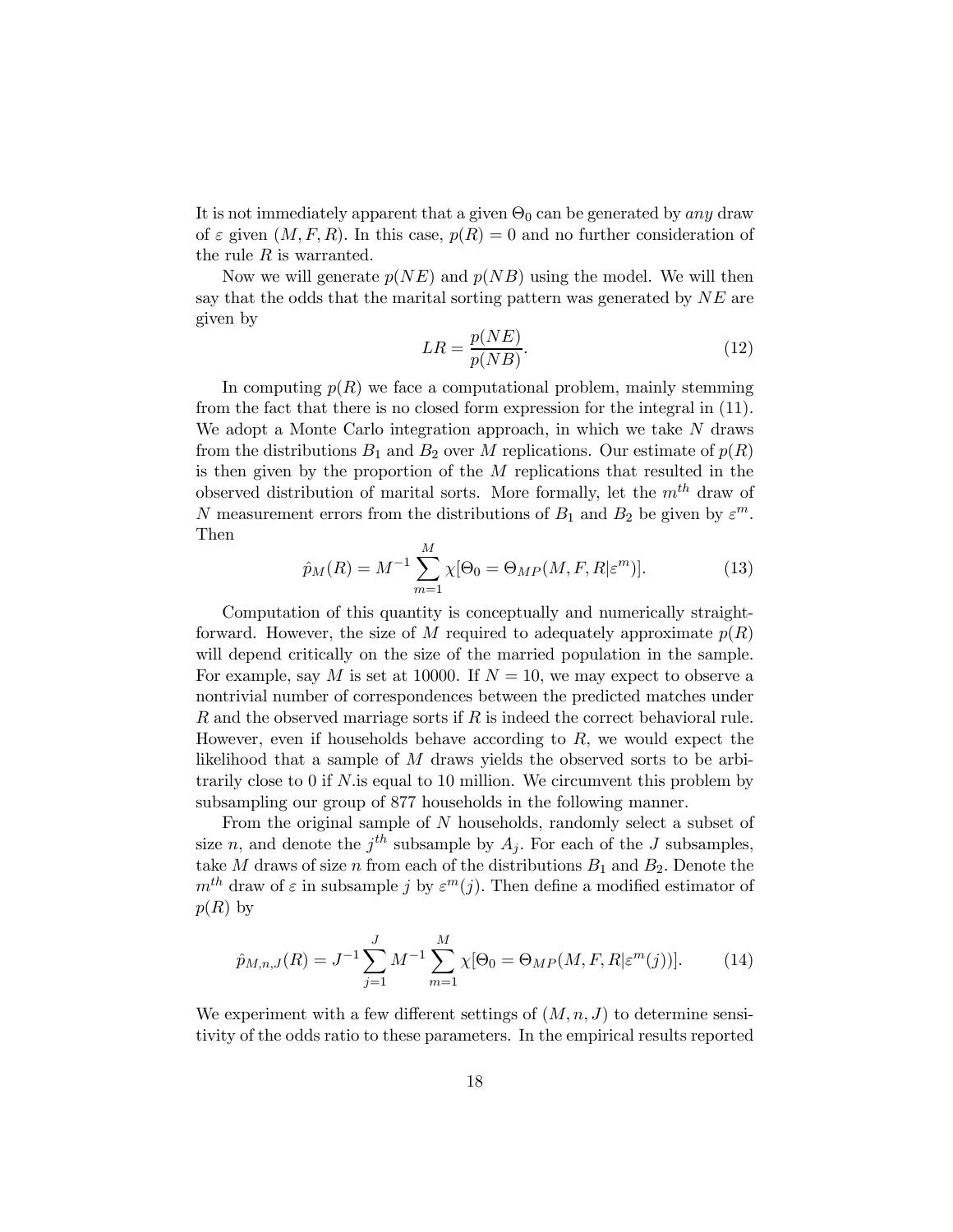below, we set the subset size  $n = 4$ . Since the subsets are randomly selected, and we have a fairly large number of them, we consider the distribution of the  $\hat{p}_{M,n,J}(R)$  to be represent the sampling distribution of the proportion of correct predictions. From the sampling distribution of the differences  $(\hat{p}_{M,n,J}(NE) - \hat{p}_{M,n,J}(NB))$  we can get an idea of the mean difference in the quality of prediction relative to the sampling variability in the difference. While we could try to push things further by making probabilistic assessments regarding the true underlying difference, the results we have obtained seem sufficient to draw relevant conclusions.

#### **3.3** Computation of  $\alpha_s$

To this point we have assumed that the preference weight on leisure varies only by gender (i.e., all individuals of the same gender share the same value of  $\alpha_s$ ) and we have treated it as known. The four first order conditions uniquely determine the four unobserved characteristics of the husband and wife conditional on a behavioral rule R and  $\alpha_1$  and  $\alpha_2$ . We determine values of  $\alpha_s$  after adopting a particular normalization.

To stress the dependence of the implied values of the time endowments in the household on the preference weights  $\alpha_1$  and  $\alpha_2$ , write the implied time endowment for individual of gender  $s$  in household  $i$  as

$$
\tilde{T}_{si}(R; \alpha). \tag{15}
$$

There are 168 hours in a week. We define the values of  $\hat{\alpha}_s$  as those that result in the average time endowment in the sample being equal to 168, or

168 = 
$$
N^{-1} \sum_{i=1}^{N} \tilde{T}_{1i}(R; \hat{\alpha})
$$
 (16)

168 = 
$$
N^{-1} \sum_{i=1}^{N} \tilde{T}_{2i}(R; \hat{\alpha}).
$$
 (17)

The use of the average is admittedly somewhat arbitrary, and an argument could be made for using the median, for example, instead. Nonetheless, given the parameterization of the model adopted, some such normalization is required if we are to "estimate" the two values  $\alpha_1$  and  $\alpha_2$ .

### 4 Empirical Results

The empirical work is performed using a sample of married couples taken from the PSID. The data refer to household characteristics in 2000 that were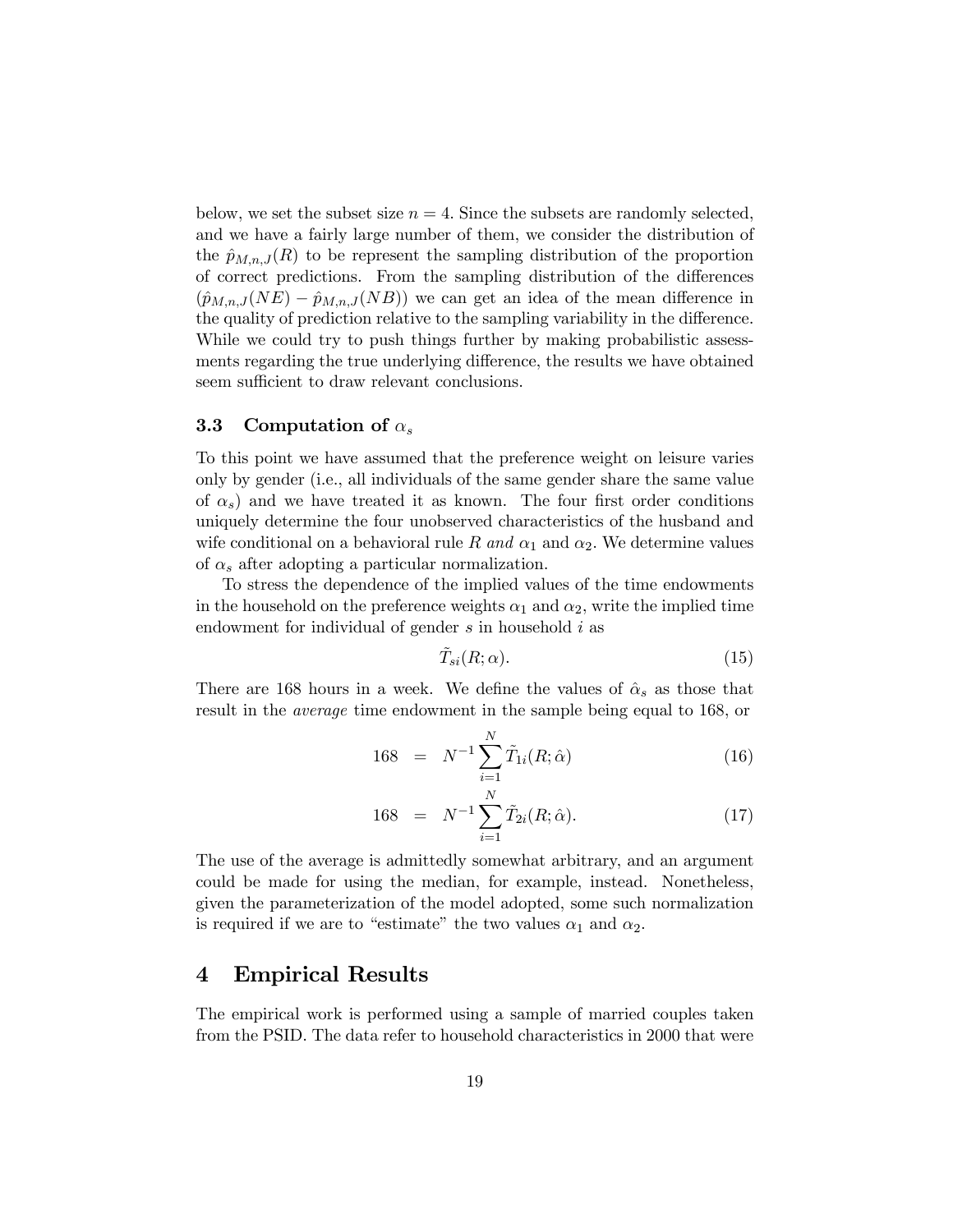collected in the 2000 and 2001 survey years. To be included in the sample, the household must have been headed by a married couple, both of whom were between the ages of 25 through 49, inclusive. All information on time allocations within the household must have been available for both spouses; this consists of the average amount of time spent in the labor market per week in 2000 as well as average hours spent in housework per week. Because household production activities change so markedly when young children are present, we excluded all households in which there was a child less than six years of age.

We also excluded any household in which one of the spouses made more than \$150 an hour or who reported more than 80 hours of market work per week. We also required that the household not receive more than \$1000 per week in nonlabor income. A few households reported negative total income for the year, and these were excluded.

The (almost) final selection criterion imposed was that both spouses spend time in the labor market and in home production. This, of course, is a substantive restriction that is imposed so that we can invert four first order conditions for each household to obtain four values of the unobserved characteristics of the spouses (two for each spouse). Approximately 18 percent of the sample was eliminated by insisting that both spouses report supplying time to the market in the previous year. Some spouses were reported to have supplied zero time to household production; for these individuals we assumed that the actual amount of time spent in housework was 1 hour per week.<sup>10</sup> During the process of estimation we found that data from 9 households in our "final" sample produced problematic values for the four unobserved household characteristics. We excluded these from all further analyses. The total sample size with which we work is  $N = 877$ .

Table 1 contains descriptive statistics for our sample. We think of the decision period as the week. The unit of time is the week, and all monetary units are expressed in terms of current (year 2000) dollars. For now we focus only on the means and variances of variables taken directly from the data.

The average wage of husbands is about 40 percent greater than that of their wives. They work about 20 percent more hours per week than their wives in the market, while their wives supply about twice as much time in housework It is interesting to note that the average total time spent in the labor market and performing household tasks is essentially identical for

 $10$  It would be interesting to look at the distribution of responses to these housework questions as a function of the identify of the respondent. We hazard the conjecture that, conditional on observable characteristics, respondents are likely to over-emphasize their contributions to the household workload while under-emphasizing the spouses.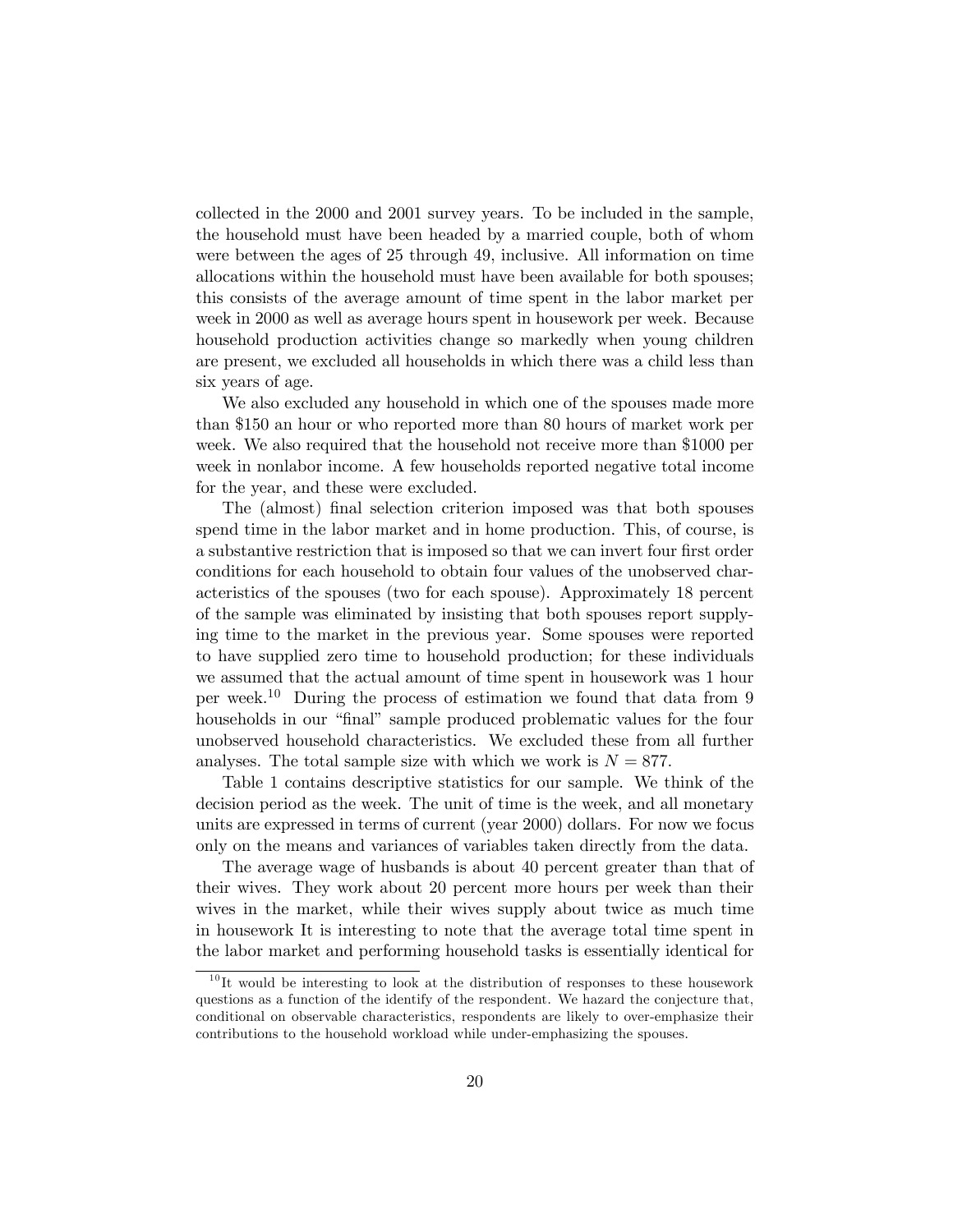husbands and their wives.

The average nonlabor income per household is 120 dollars per week, with a large standard deviation. Nonlabor income of less than 100 dollars is reported by two-thirds of the households in the final sample. Recall that we have excluded households in which nonlabor income exceeded 1000 dollars per week.

The first task performed was to back out the implied values of  $(\tilde{T}_{si}, \delta_{si}, \alpha_s)$ ,  $s = 1, 2, i = 1, ..., N$ , under NE and NB. The means and standard deviations of these characteristics are presented in Table 1. We see that the preference weights on leisure are far greater under NB. This is to be expected since cooperative behavior will lead to greater supply of time to the market and household tasks for a given set of household characteristics. Thus to be consistent with the same observed time allocations, the leisure weights under Nash bargaining must be greater than those computed under Nash equilibrium. The normalization of the mean time endowments results in this value being equal to 168 for both sexes and under either behavioral mode. The large standard deviation of  $\tilde{T}_s$ , indicates substantial heterogeneity in this parameter in the sample.

The average value of efficiency in household production varies across the genders and the modes of behavior. For the same reason that NB led to higher imputed preference weights on leisure, it also leads to lower values of the household production elasticities for both sexes. For both sexes, the average value of the Cobb-Douglas parameter under  $NB$  is about one-third of its average value under NE.

There are large changes in the means of  $\alpha_s$  and  $\delta_s$ , when moving from  $NE$ to NB, and in the standard deviations of  $\tilde{T}_s$ , and  $\delta_s$ . Nevertheless, as Figures 1 and 2 and Table 2 illustrate, the imputed values of  $(\tilde{T}_{si}, \delta_{si}, \alpha_s)$  computed under NB are linear transformations of the values computed under  $NE^{11}$ In spite of this extreme dependence of the parameter values computed under the two behavioral rules, the preference orderings and resulting marital sorts can be very different, as we shall see below.

It may be of some interest to investigate the gains to cooperative behavior and "rational" marriage sorts starting from the noncooperative baseline. We perform an experiment that utilizes our parameter estimates under  $NE$  and first computes the welfare gains to existing households if they switched their behavior to  $NE$ . We then look at the change in welfare that would result

 $11$ <sup>The small deviations from this claim that we see in Table 2 result from numerical</sup> inaccuracies involved in performing the inversion of the first order conditions in the Nash bargaining case.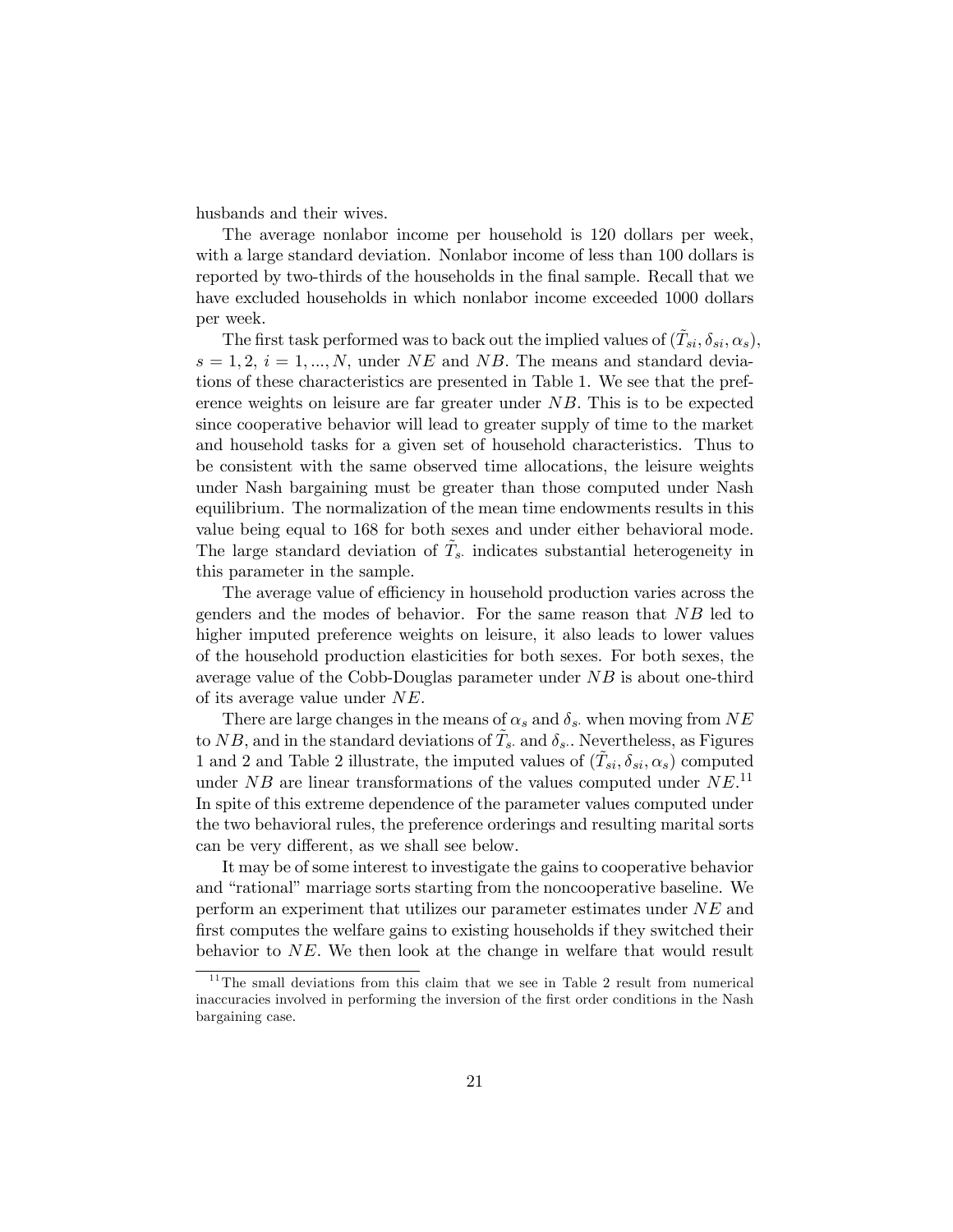if all households continued to behave noncooperatively, but were matched according to the GS algorithm.

Table 3 and Figure 3 contain the results of this exercise. By definition, when existing households switch to Nash bargaining there is a welfare gain for all husbands and wives in the sample. However, the welfare gains are small, raising the utility levels of husbands by less than 1 percent and those of wives by 1.2 percent. When we resort individuals according to the GS (malepreferring) algorithm, the average welfare gains are identical for husbands but about one-half as much for wives. Roughly speaking, the scope for welfare improvements is about as great for marital reshuffling as it is for moves to cooperative behavior.

We have now reached the most important part of the empirical analysis. Which behavioral assumption is most consistent with the observed patterns of marital sorts? The short answer is that neither fits the data very well, in large part for the reasons given in the previous section. Table 4 contains the rank order correlations between observed,  $NE$ , and  $NB$  equilibrium sorts. First note that even though there exists a linear mapping between unobserved parameters characterizing individuals computed under  $NE$  and NB, there is only a correlation of 0.028 in the rank order correlation of the marital sorts under these two models. While the correlation between the observed sorts and that predicted under  $NE$  is only 0.015, the correlation between observed sorts and those predicted under  $NB$  is a relatively strong and "perverse" -0.063.

We can perform slightly more formal "tests" between the two behavioral modes using the measurement error in wages specification discussed above. By dividing our 877 observations into groups of size 4, we created 219 groups  $(n)$ . The distribution of correct predictions across the n groups for the two behavioral modes is presented in Figure 4. The average proportion of correct predictions across the groups under  $NE$  was 0.135, while under  $NB$  it was 0.131. The mean difference was thus 0.004, and the standard deviation of the differences was 0.091. Thus the mean difference is less than 5 percent of 1 standard deviation of the sampling distribution. There is no strong evidence to support the claim that either mode of behavior dominates the other in terms of its ability to explain marital sorting patterns.

### 5 Conclusion

In this paper we have attempted to make the point that there is no general nonparametric test to distinguish between modes of household behavior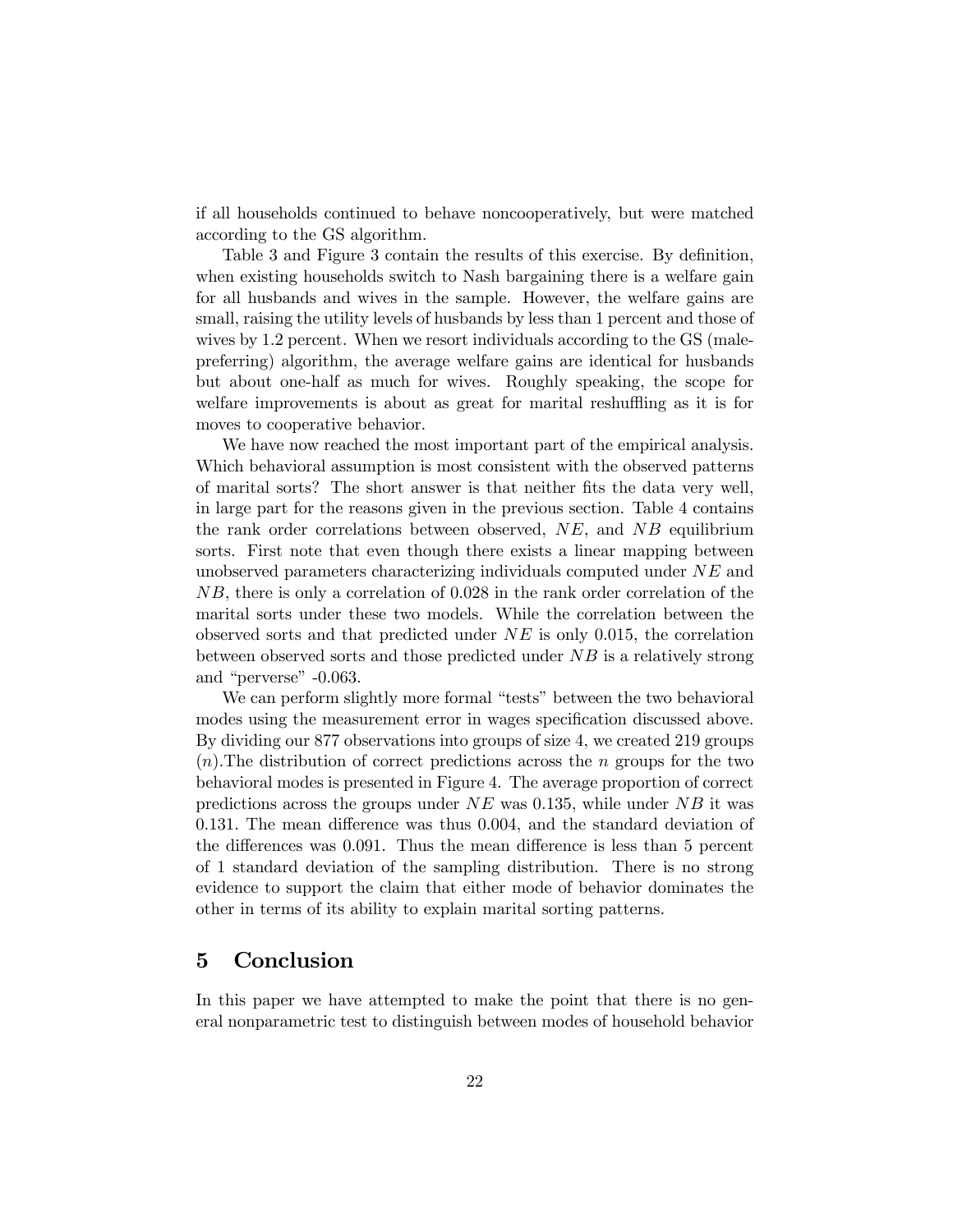when individual heterogeneity in unobservable characteristics is not severely restricted. This general specification means that within household behavior is not useful in distinguishing modes of behavior, whic is the bad news from the analysis. The good news is that this heterogeneity does give the potential for different preferences over potential mates, and hence different equilibrium marriage patterns, under competing behavioral assumptions. Using the Gale-Shapley bilateral matching algorithm, we found no basis to claim that either behavioral mode dominated as an explanation of observed marital sorting patterns.

The general point we wish to make is reminiscent of the general problem of model over-fitting. We adopted a model framework that was capable of perfectly fitting the data (i.e., the mapping from the data space to the parameter space was 1 to 1) under an entire class of behavioral rules  $\Re$ . In order to "test" one specification against another, some restrictions have to be imposed on the parameterization to make the mapping no longer 1 to 1, and to raise the posibility that one of the elements of  $\Re$  fits better than another. Of course the test results we obtain in the end are a function of sample realizations and the restrictions we have placed on the parametric specification. It is seldom possible to claim that one parameterization should be preferred over another on theoretical grounds.

Given this inherent arbitrariness, we have moved the test to a different playing field - one that is "out of sample," so to speak. The richness of the specification of individual heterogeneity leads to zero power in testing one element of  $\Re$  against another using only time allocation data, but has the potential to produce the implication of very different marital sorts an empirical phenomenon that is not used in backing out the individual characteristics. In this application neither of the elements of  $\Re$  that we considered was very successful in explaining the observed marriage patterns, but the hope remains that by considering other elements of  $\Re$  or enriching the modeling framework to include dynamic time allocation and marriage decisions more striking tests results could be obtained.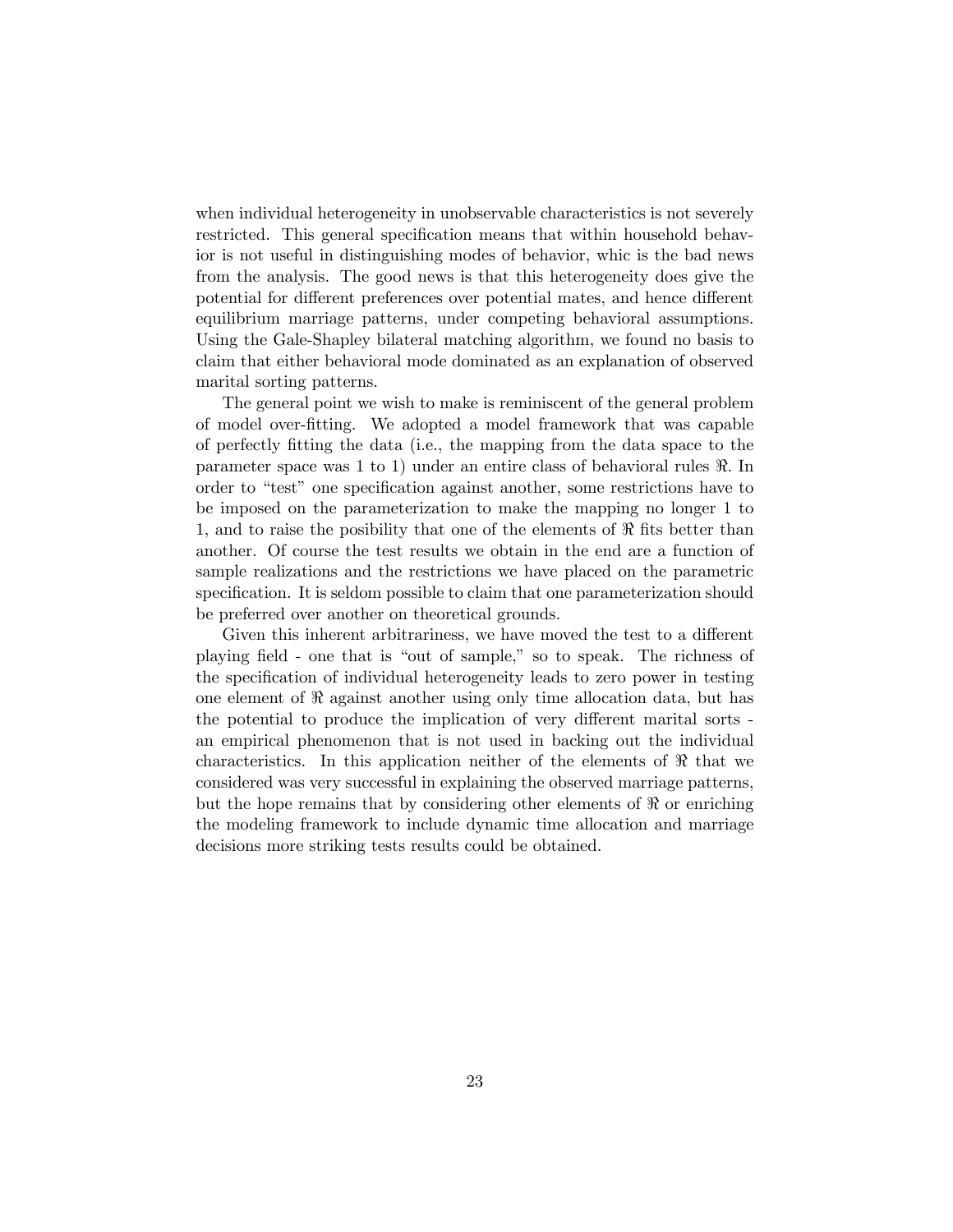## Table 1 Means and (Standard Deviations) of Individual Characteristics  $\mathbf{N=877}$

|                | $H$ usband         |                                | Wife               |                   |  |
|----------------|--------------------|--------------------------------|--------------------|-------------------|--|
| Characteristic | NE                 | NВ                             | NE                 | NВ                |  |
| $\alpha$       | 0.563              | 0.715                          | 0.467              | 0.655             |  |
| $\tilde{T}$    | 168.000            | 168.000                        | 168.000            | 168.000           |  |
| $\delta$       | 0.101              | $(58.637)$ $(50.532)$<br>0.027 | (70.130)<br>0.139  | (57.139)<br>0.045 |  |
| $\overline{w}$ | (0.097)            | (0.031)<br>21.522              | (0.109)            | (0.037)<br>15.206 |  |
| $\hbar$        | (13.655)<br>45.707 |                                | (9.434)<br>38.202  |                   |  |
| $\tau$         | (8.421)<br>7.853   |                                | (10.569)<br>15.323 |                   |  |
| Y              | (6.878)            |                                | 120.455            | (9.672)           |  |
|                | (183.175)          |                                |                    |                   |  |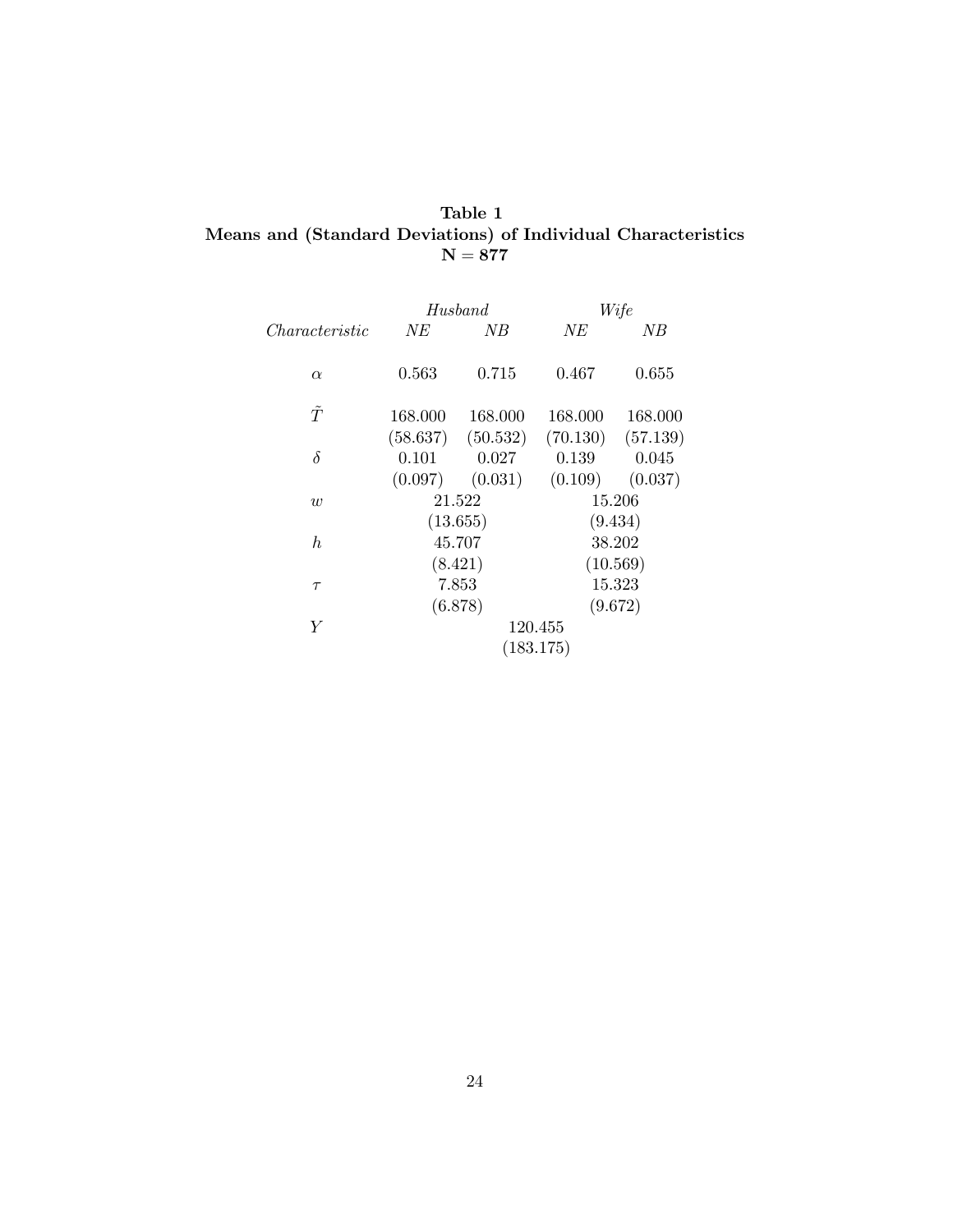# Table 2 Correlation Between Imputed Parameters

|                  | <b>Nash Bargaining</b> |          |            |            |
|------------------|------------------------|----------|------------|------------|
| Nash Equilibrium | $T_1$                  | $T_2$    | $\delta_1$ | $\delta$ 2 |
| $T_{1}$          | 1.000                  | $-0.172$ | $-0.137$   | 0.070      |
| $T_2$            | $-0.175$               | 1.000    | 0.160      | $-0.255$   |
| $\delta_1$       | $-0.166$               | 0.141    | 0.993      | 0.097      |
| $\delta$ 2       | 0.066                  | $-0.256$ | 0.108      | 0.998      |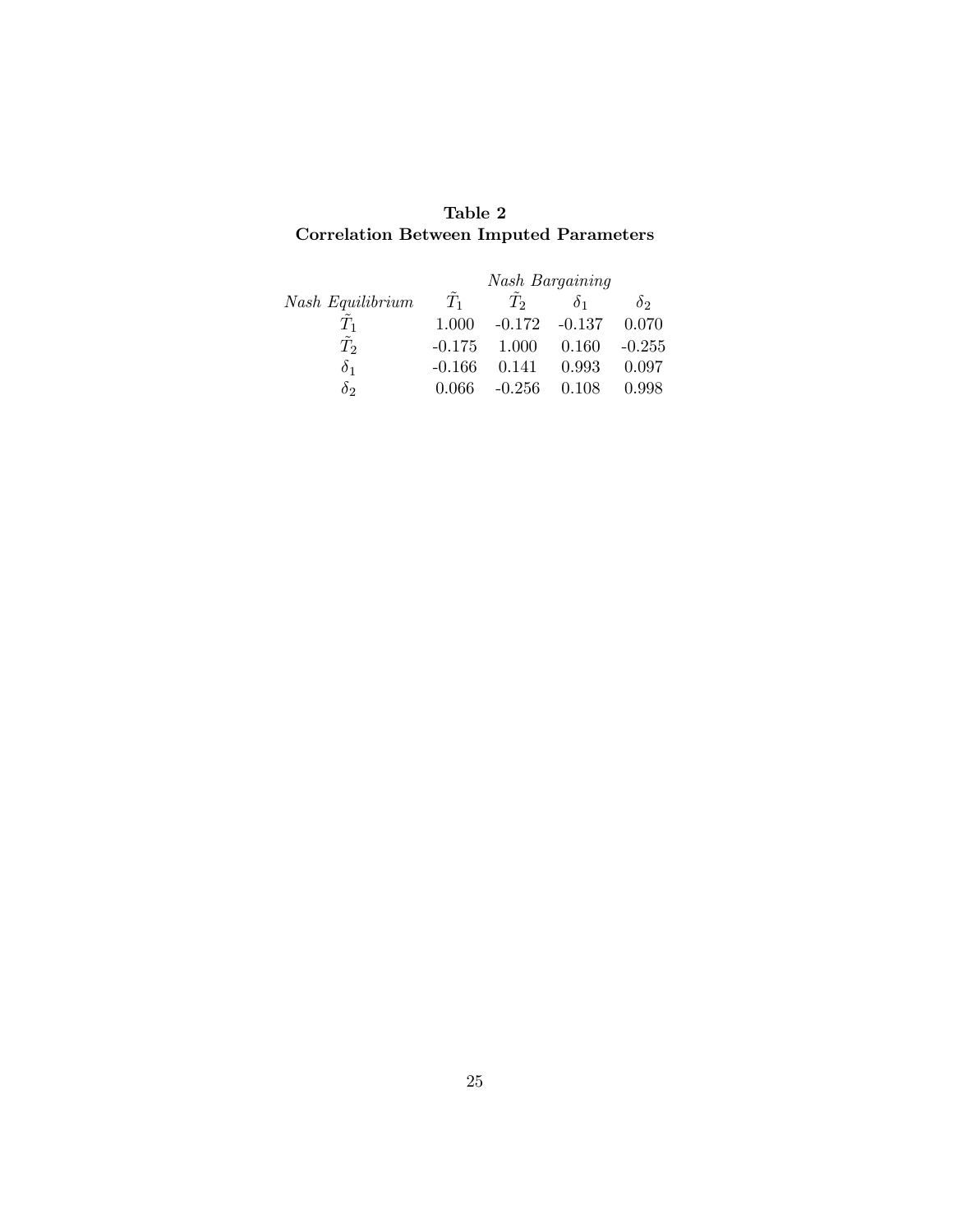### Table 3

# Changes in Average Welfare Values from NE Baseline Behavior and Observed Matches (Proportionate Gain from Baseline)

| <b>Baseline</b> | Husbands<br>6.103 | Wives<br>6.396   |
|-----------------|-------------------|------------------|
| NB Behavior     | 6.159<br>(0.009)  | 6.473<br>(0.012) |
| NE Marriage     | 6.158<br>(0.009)  | 6.431<br>(0.005) |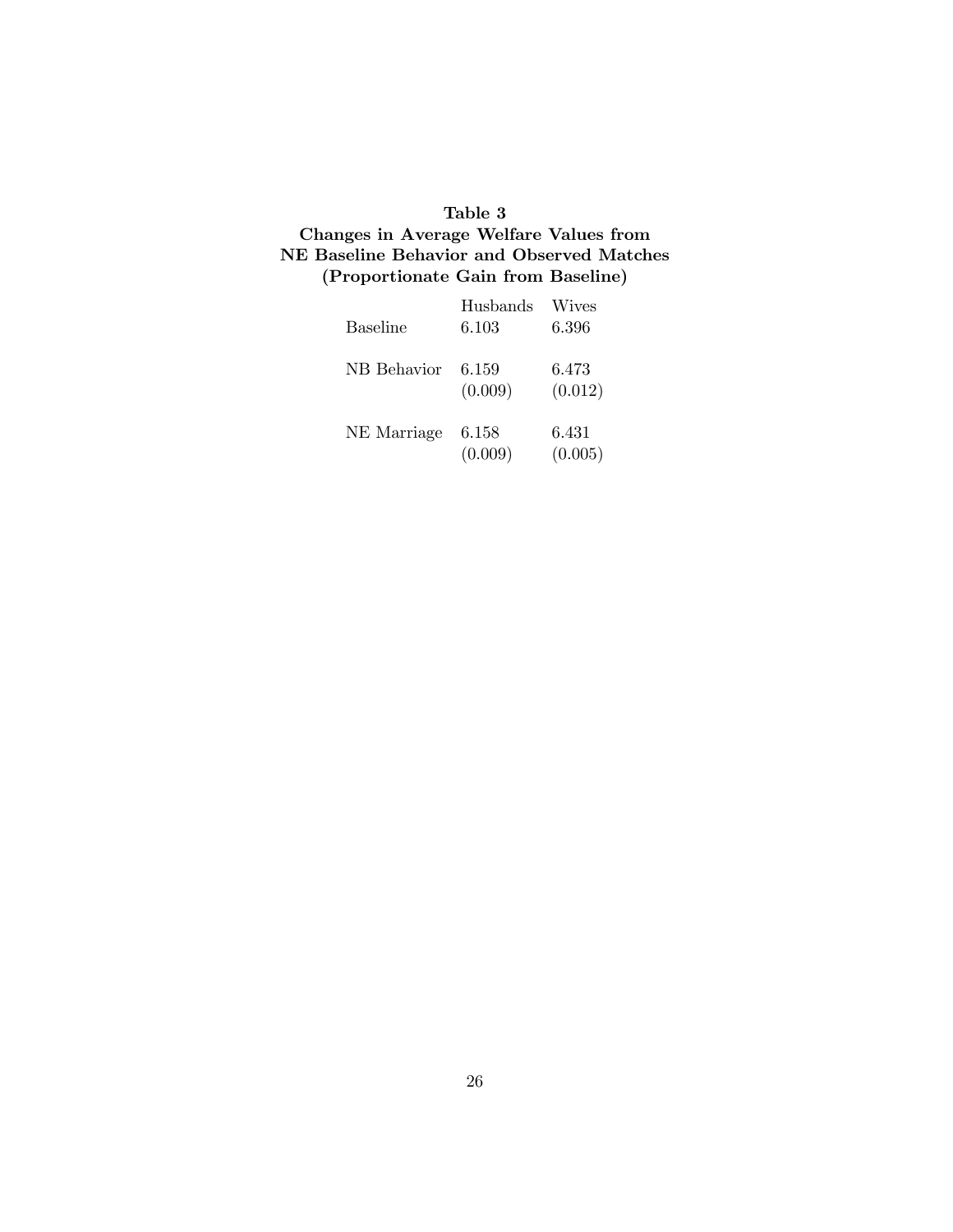# Table 4 Correlations Between Marriage Sorts

|                  | Actual | Nash Equilibrium Nash Bargaining |          |
|------------------|--------|----------------------------------|----------|
| Actual           | 1.000  | 0.015                            | $-0.063$ |
| Nash Equilibrium |        | 1.000                            | 0.028    |
| Nash Bargaining  |        |                                  | 1.000    |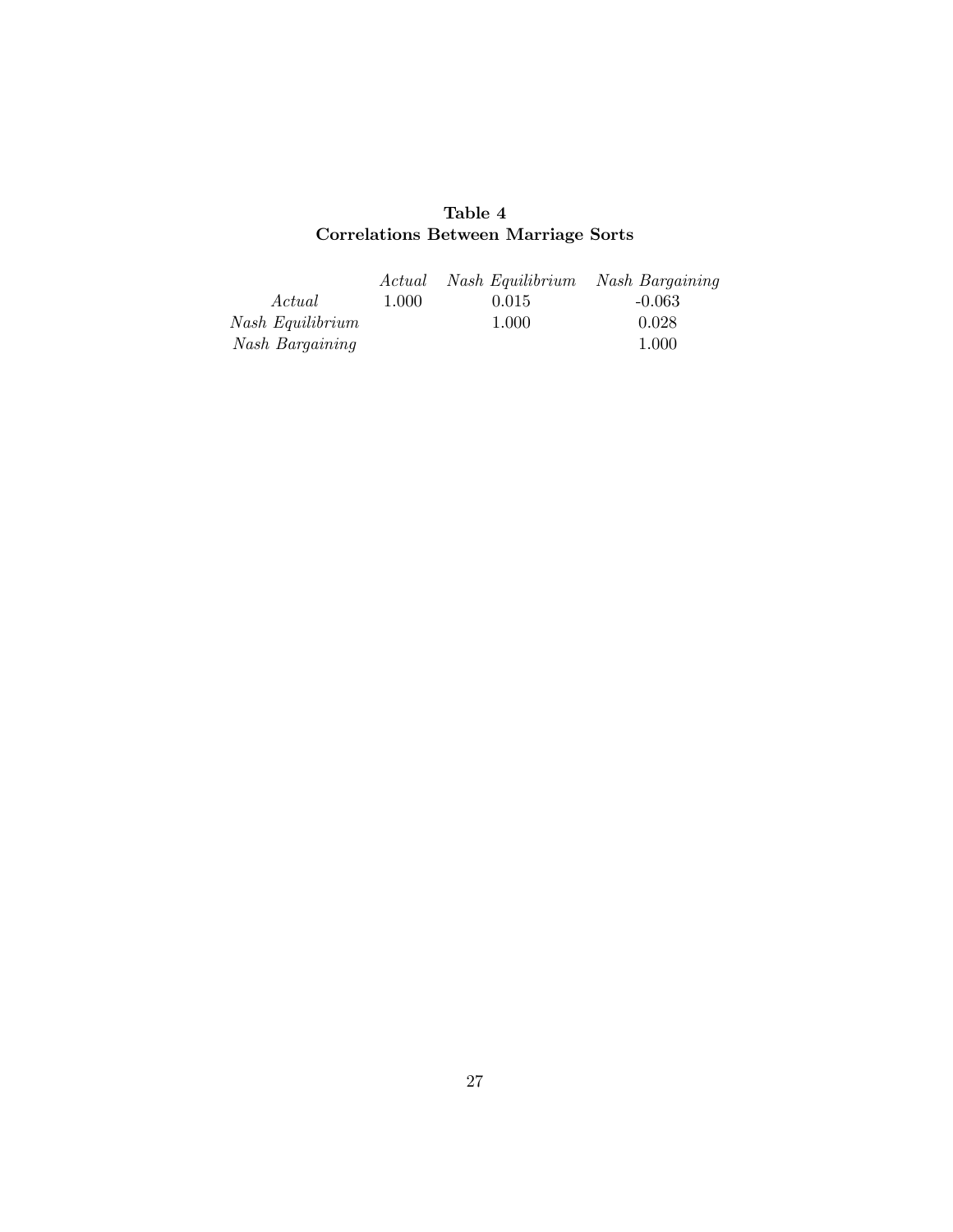## References

- [1] Aiyagari, S. R., J. Greenwood, and N. Guner (2000) "The State of the Union" Journal of Political Economy 109, 213-244.
- [2] Becker, G. S. (1991) A Treatise on the Family. Cambridge, MA: Harvard University Press.
- [3] Bound, J., C. Brown, G. Duncan, and W. Rodgers (1994). "Evidence on the Validity of Cross-Sectional and Longitudinal Labor Market Data." Journal of Labor Economics 12, 345-368.
- [4] Brien, M., L. Lillard, and S. Stern. (2004) "Cohabitation, Marriage, and Divorce in a Model of Match Quality." Manuscript, University of Virginia.
- [5] Browning, M. and P-A Chiappori. (1998) "Efficient Household Allocation: A Characterization and Tests. Econometrica 66, 1241-1278.
- [6] Browning, M, P-A Chiappori, and Y. Weiss (2003) "A Simple Matching Model of the Marriage Market." Manuscript, University of Chicago.
- [7] Chen, Z. and F. Woolley. (2001) "A Cournot-Nash Model of Family Decision-Making." Economic Journal 111, 722-748.
- [8] Chiappori, P-A. (1988) "Rational Household Labor Supply." Econometrica 56, 63-90.
- [9] Chiappori, P-A. (1992) "Collective Labor Supply and Welfare." Journal of Political Economy 100, 437-467.
- [10] Choo, E. and A. Siow (2003) "Who Marries Whom and Why" Manuscript, University of Toronto.
- [11] Dagsvik, J., A. Flaatten, and H. Brunborg (2001). "A Behavioral Two-Sex Marriage Model." Mathematical Population Studies 9, 97-121.
- [12] Del Boca, D. and C. Flinn (1995) "Rationalizing Child Support Decisions." American Economic Review 85, 1241-1262.
- [13] Del Boca, D. and C. Flinn (2004) "Modes of Spousal Interaction and the Labor Market Environment." Manuscript, NYU.
- [14] Dey, M. and C. Flinn (2005). "Household Search and Health Insurance Coverage." Manuscript, NYU.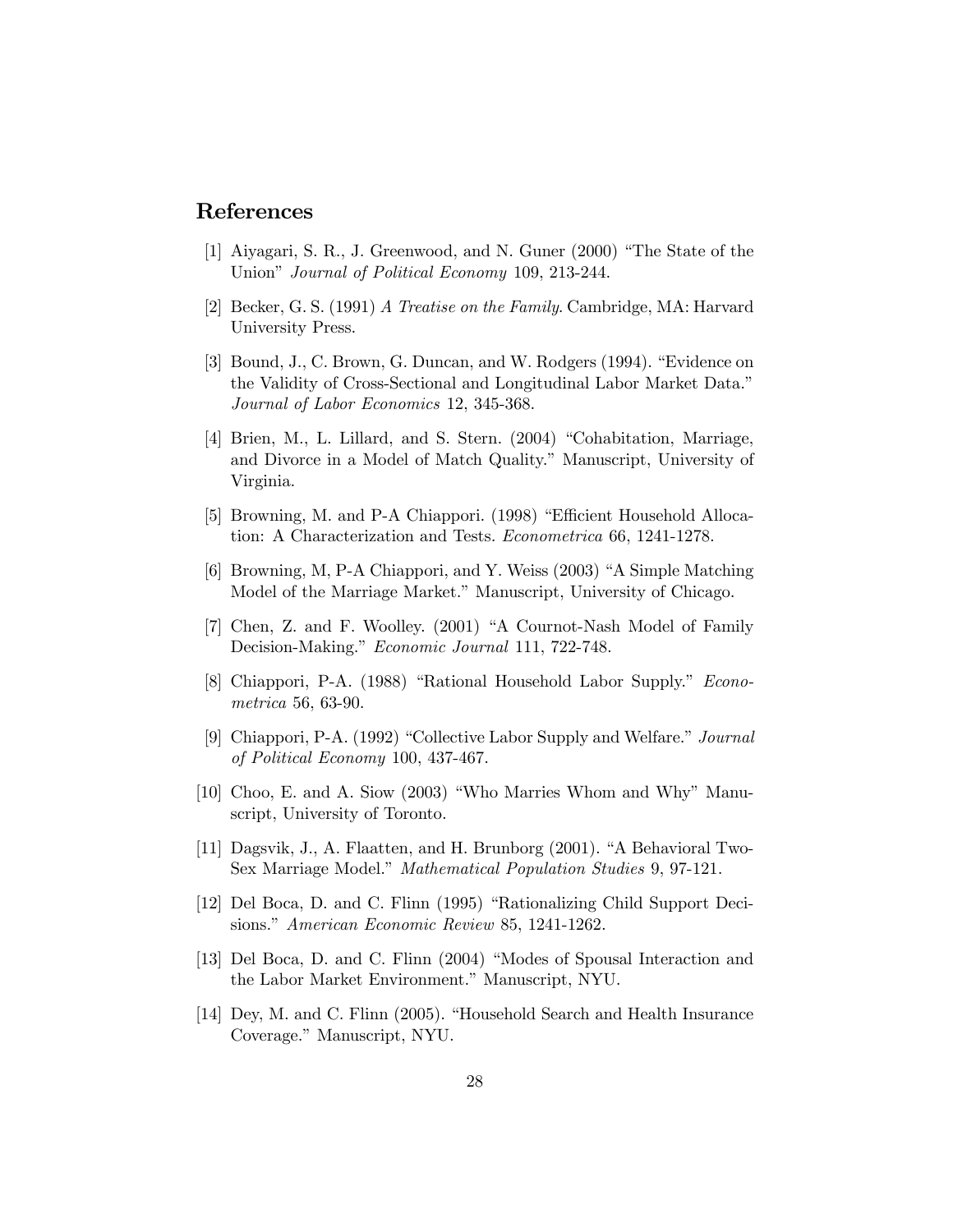- [15] Fernandez, R. and A. Fogli (2005). "Culture: An Empirical Investigation of Beliefs, Work, and Fertility." Manuscript, NYU.
- [16] Flinn, C. (2000) "Modes of Behavior Between Divorced Parents." International Economic Review 41, 545-578.
- [17] Gale, D. and L. Shapley. "College Admissions and the Stability of Marriage." The American Mathematical Monthly, 69 (1962): 9-15.
- [18] Garcia-Perez, J. I. and S. Rendon (2004). "Family Job Search and Consumption: The Added-Worker Effect Revisited." Manuscript, University of Western Ontario.
- [19] Greenwood, J., N. Guner, and J. Knowles (2003). "More on Marriage, Fertility, and the Distribution of Income." International Economic Review 44, 827-862.
- [20] Iyigun, M. and R. Walsh (2004) "Building the Family Nest: A Collective Household Model with Competing Pre-Marital Investments and Spousal Matching." Manuscript, University of Colorado.
- [21] Pollack, R. (1990) "Two-Sex Demographic Models" Journal of Political Economy 98, 399-420.
- [22] Roth, A. and M. Sotomayor (1990). Two-sided Matching; A Study in Game-theoretic Modeling and Analysis. Cambridge: Cambridge University Press.
- [23] Seitz, S. (1999) "Employment and the Sex Ratio in a Two-Sided Model of Marriage." Manuscript, Queens University.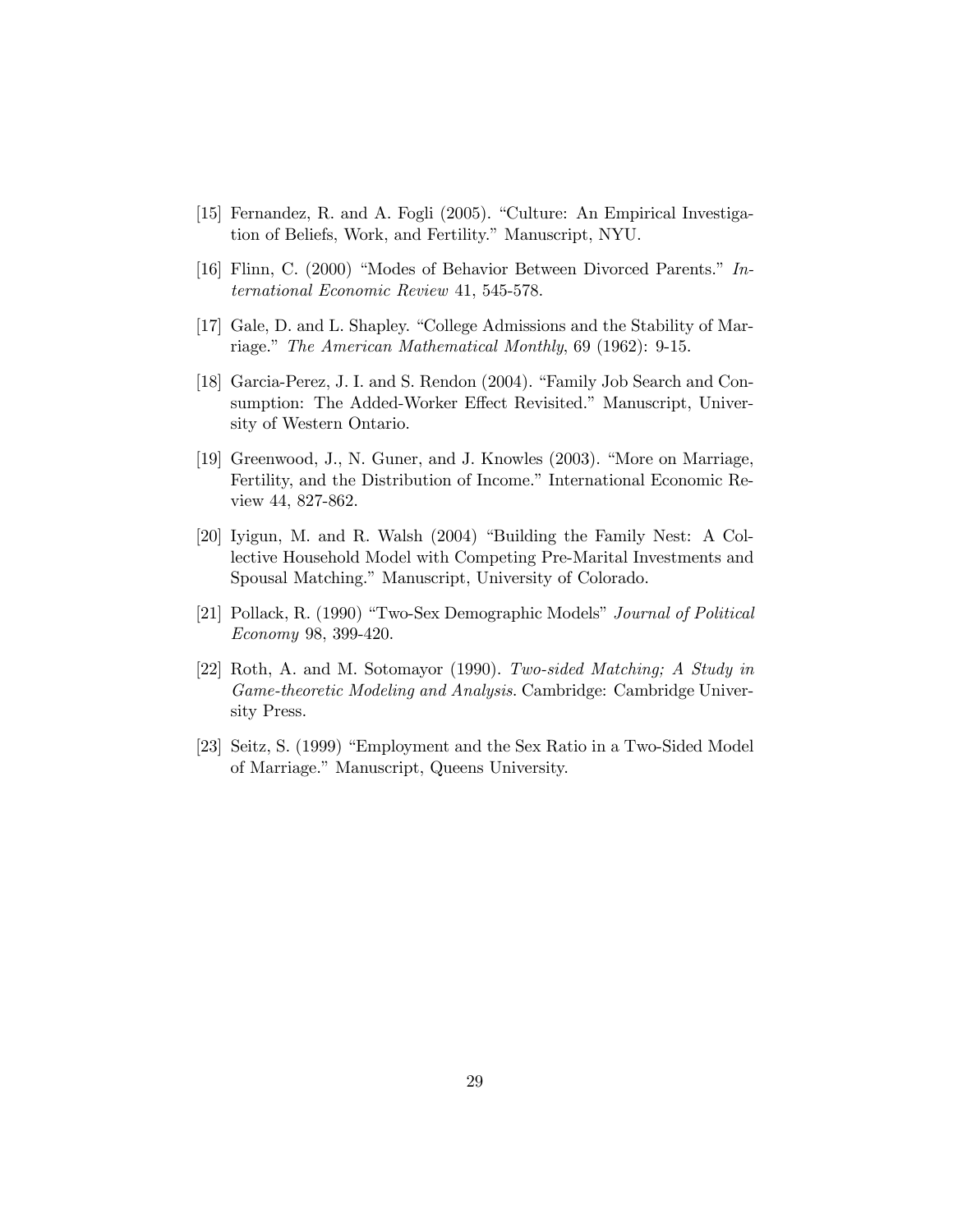

Figure 1.c Histogram of  $\delta_1$ Nash Equilibrium

Proportion<br> $4\quad 6\quad 8\quad 10\quad 12\quad 14$ 

 $\infty$ 

 $\circ$ 

Figure 1.d Histogram of  $\delta_2$ Nash Equilibrium



 $0.2$  $0.4$  $0.6$  $0.8\,$  $\delta_2$ 

Figure 1.e Histogram of  $w_1$ 



Figure 1.f Histogram of  $w_2$ 

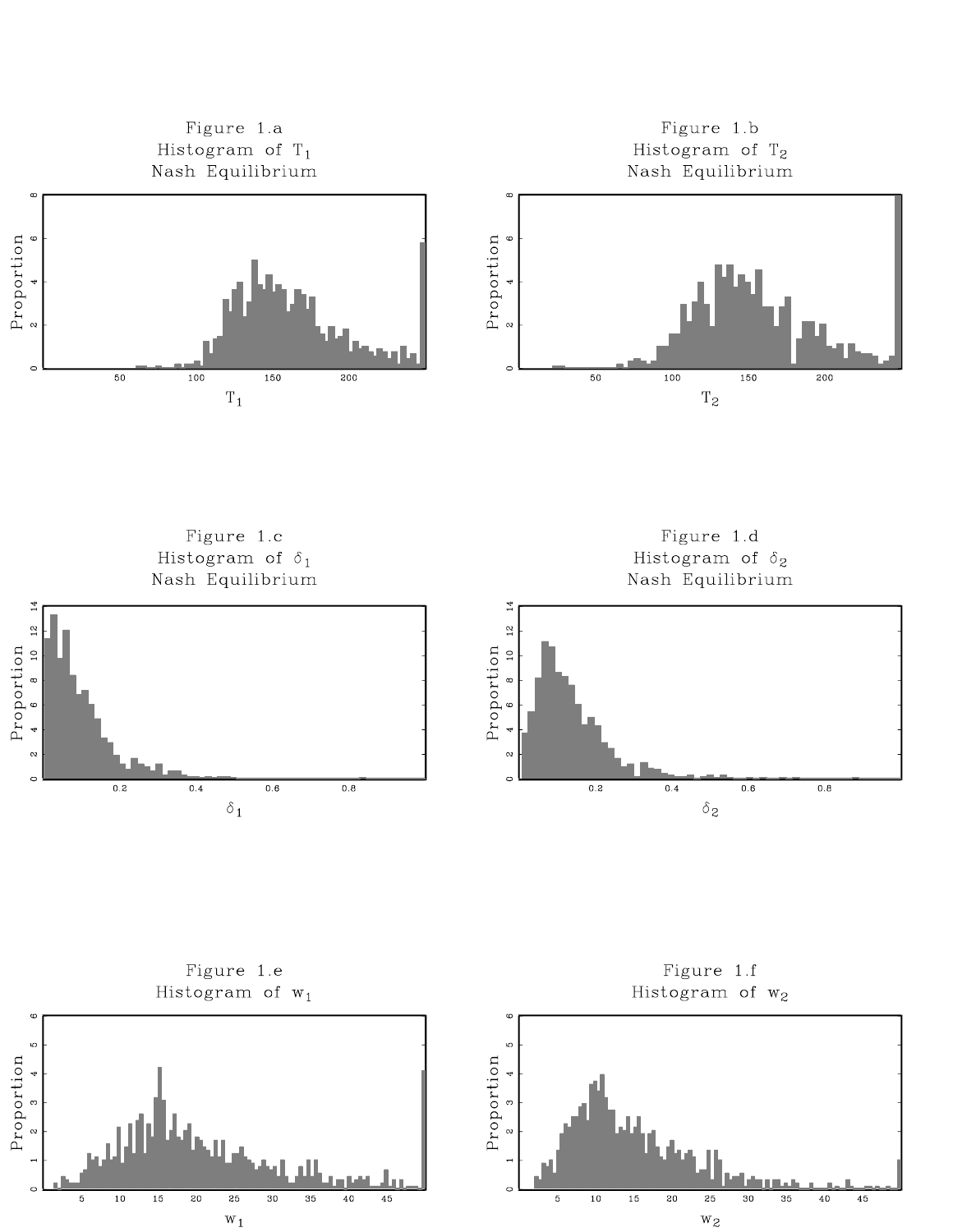

Figure 2.c Histogram of  $\delta_1$ Nash Bargaining

Figure 2.d Histogram of  $\delta_2$ Nash Bargaining





Figure 2.e Histogram of  $w_1$ 



Figure 2.f Histogram of  $w_2$ 

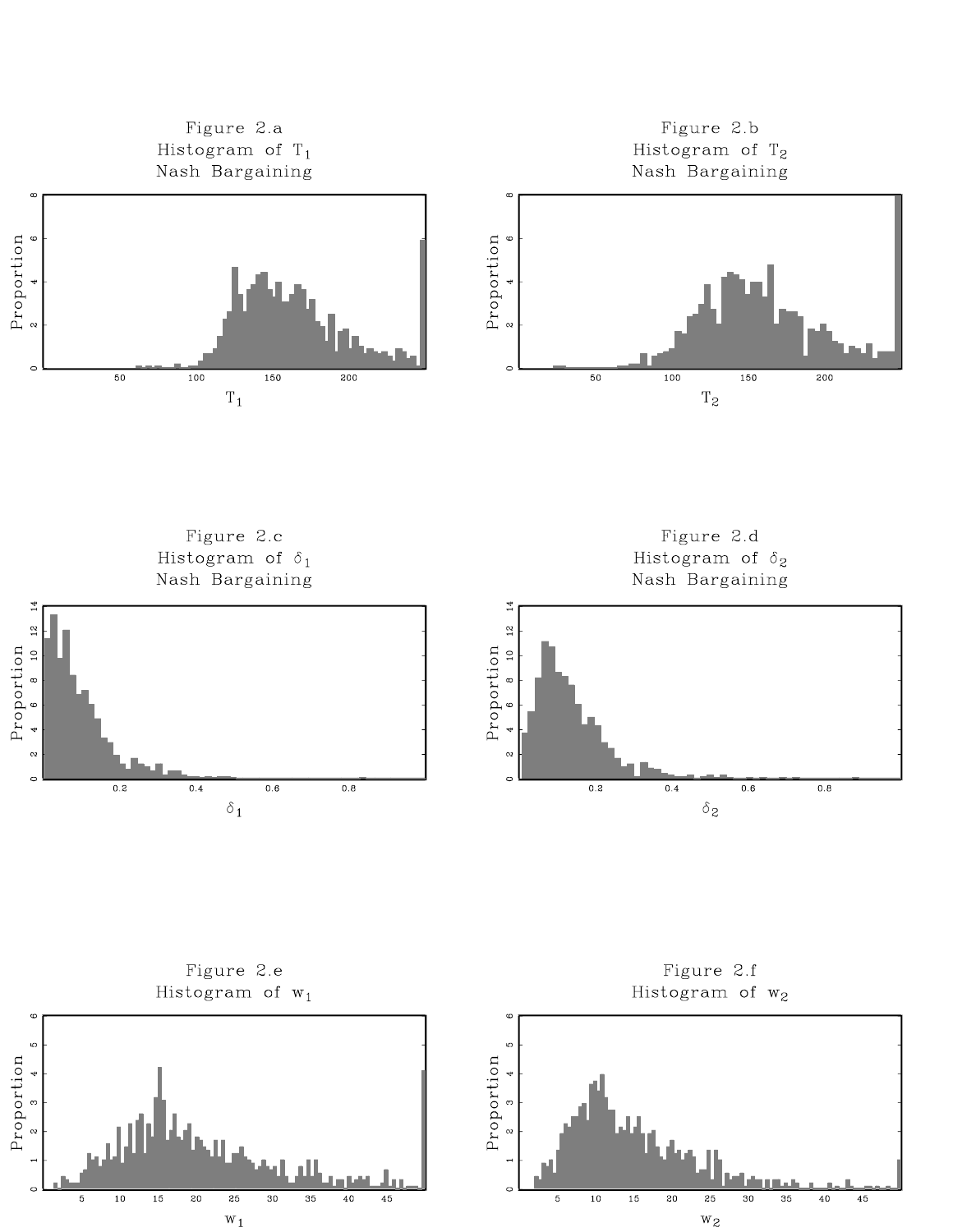



 $-0.05$ 

Proportionate Change

 $-0.15$ 

 $0.05$ 

 $0.15$ 

 $-0.05$ 

Proportionate Change

 $-0.15$ 

 $0.05$ 

 $0.15$